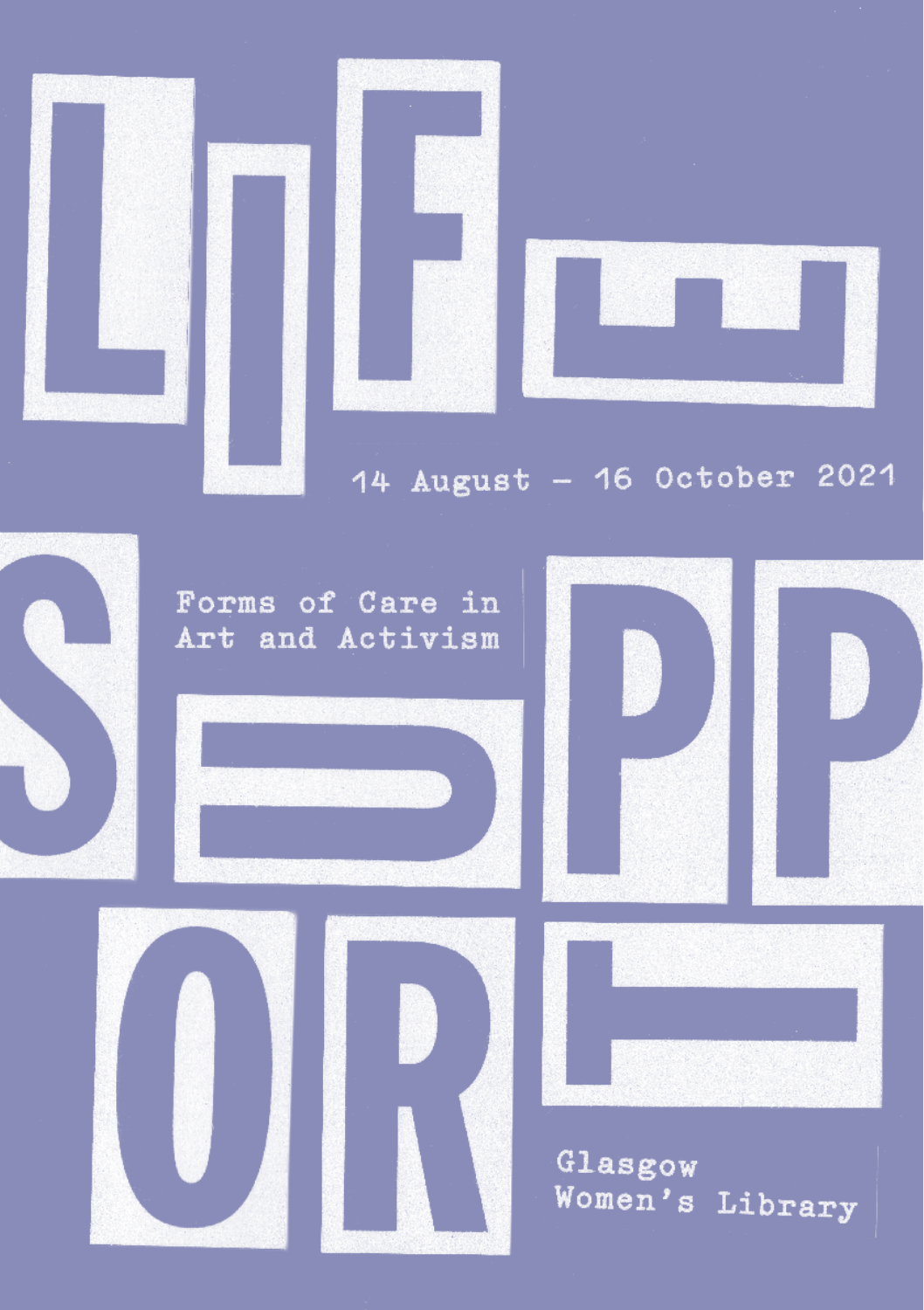*How have individuals and collectives imagined alternative ways of living and organising?*

**Inspired by Glasgow Women's Library's communities and collections, Life Support considers how artists and activists have addressed and challenged experiences of care, health, education, housing and home life.**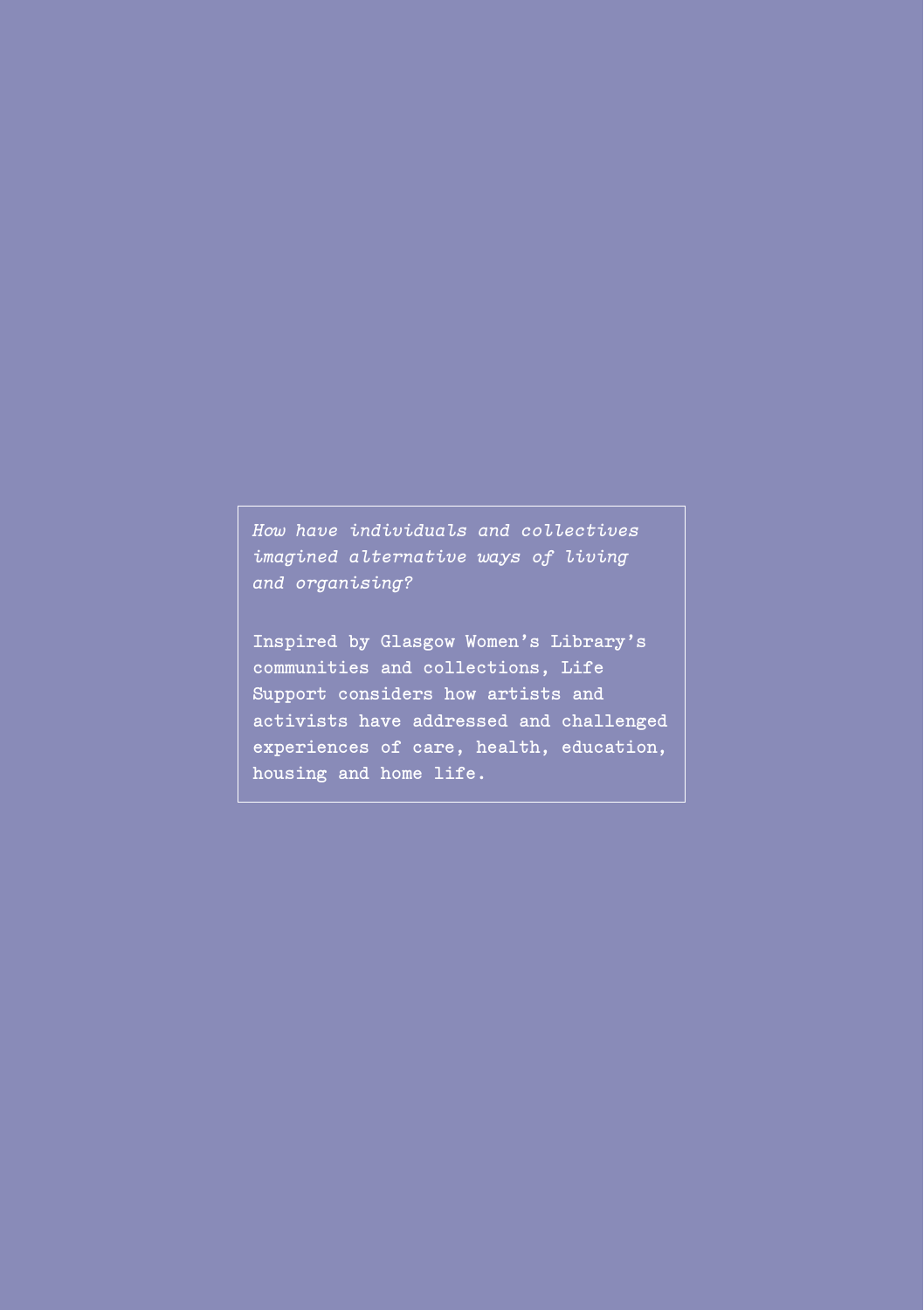| <b>INTRODUCTION</b>                                                         | 4  |
|-----------------------------------------------------------------------------|----|
| <b>ACROSS THE BUILDING</b>                                                  | 8  |
| <b>GROUND FLOOR</b>                                                         | 10 |
| Conversation with UBUNTU WOMEN SHELTER, ALBERTA WHITTLE<br>and LIFE SUPPORT | 17 |
| <b>FIRST FLOOR GALLERY</b>                                                  | 24 |
| If You Lived Here VIDEO LOUNGE                                              | 27 |
| Conversation with OLIVIA PLENDER                                            | 29 |
| <b>READING LIST</b>                                                         | 32 |
| <b>EVENTS PROGRAMME</b>                                                     | 34 |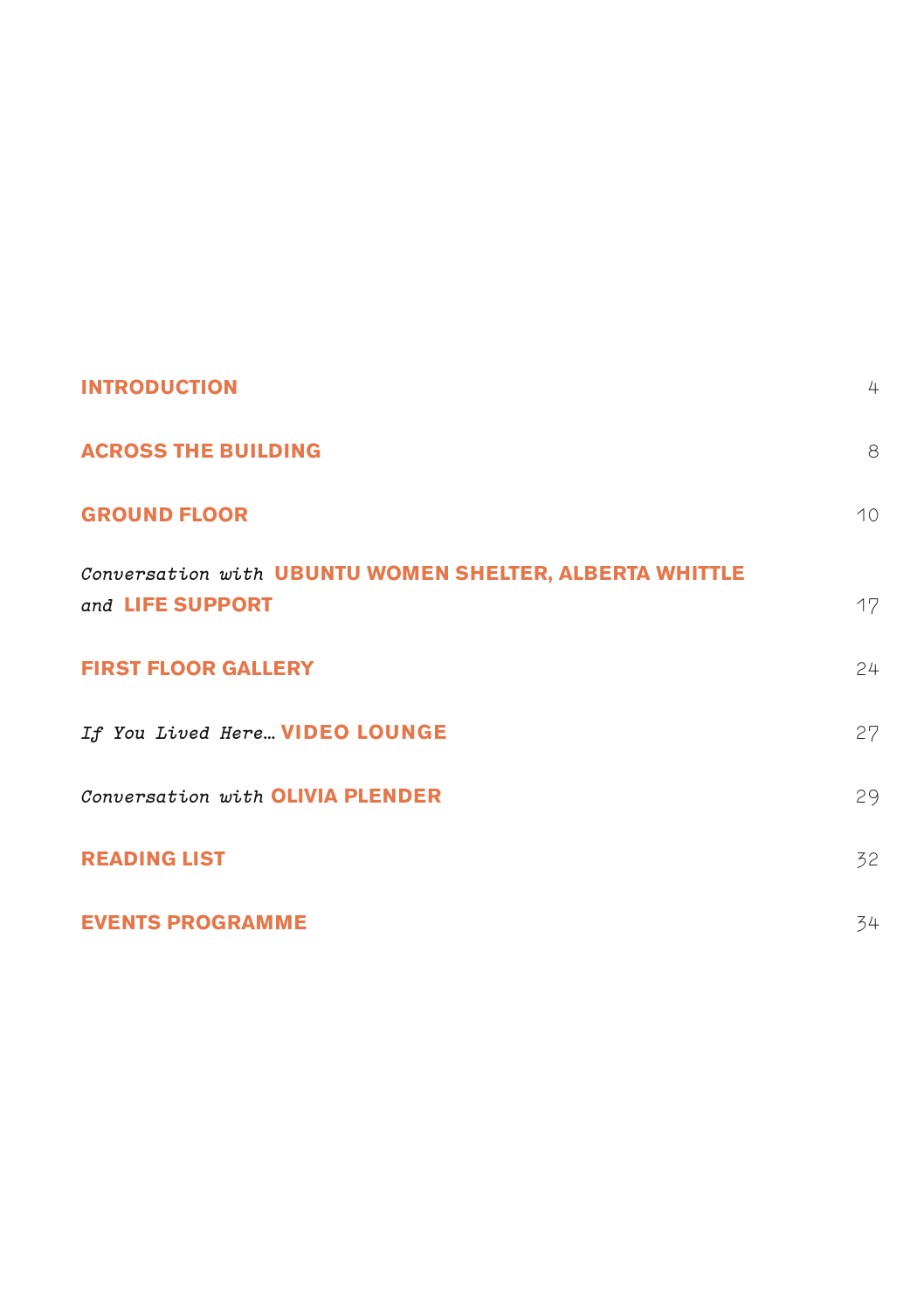# **INTRODUCTION**

*Life Support: Forms of Care in Art and Activism* takes the history, collections and communities of Glasgow Women's Library as a starting point to explore how art and activist production from the 1970s through to the present day have challenged existing systems of care, support and maintenance, and imagined vital alternatives. Presented as part of GWL's 30th anniversary, these interrelated concerns take on a new urgency as the ongoing effects of the Covid-19 pandemic continue to impact upon lives across the globe. A series of questions have informed the research for the exhibition: what are the support structures needed to maintain life? Who is included and excluded from them? How have individuals and communities organised to gain access to these systems, and to change them? What expanded notions of 'life support' have been pursued via activism, strikes, and protest, but also ritual, utopianism, and the creation of alternative spaces and domesticities? How might housing and antigentrification struggles overlap with ecological concerns and intersectional feminisms? How have artistic communities of care challenged private and state attempts to control whose lives get support?

Bringing together work by artists, archival materials and activist contributions, *Life Support* looks across private life and public infrastructures. With a focus on the intersections between feminist, queer, anti-racist and decolonial thought and organising, the practices gathered here engage with housing, health, and pedagogy, while encompassing myriad themes including ecology, domesticity, food, memorialisation, nurture and sustenance. Rather than drawing clear distinctions between 'art' and 'activism', and between the 'abstract' and the 'political,' *Life Support* seeks to challenge divisions between them. We hope that the result provides a space for feminist thought, reflection, and also action.

The exhibition opens in the foyer with a display of materials relating to GWL's history, drawn from its own archives. Three decades after its founding in 1991, these items afford an opportunity to think about the ways in which GWL has operated as an indispensable feminist resource, providing physical and intangible support for women and non-binary people in a variety of different ways. This centring of the library itself is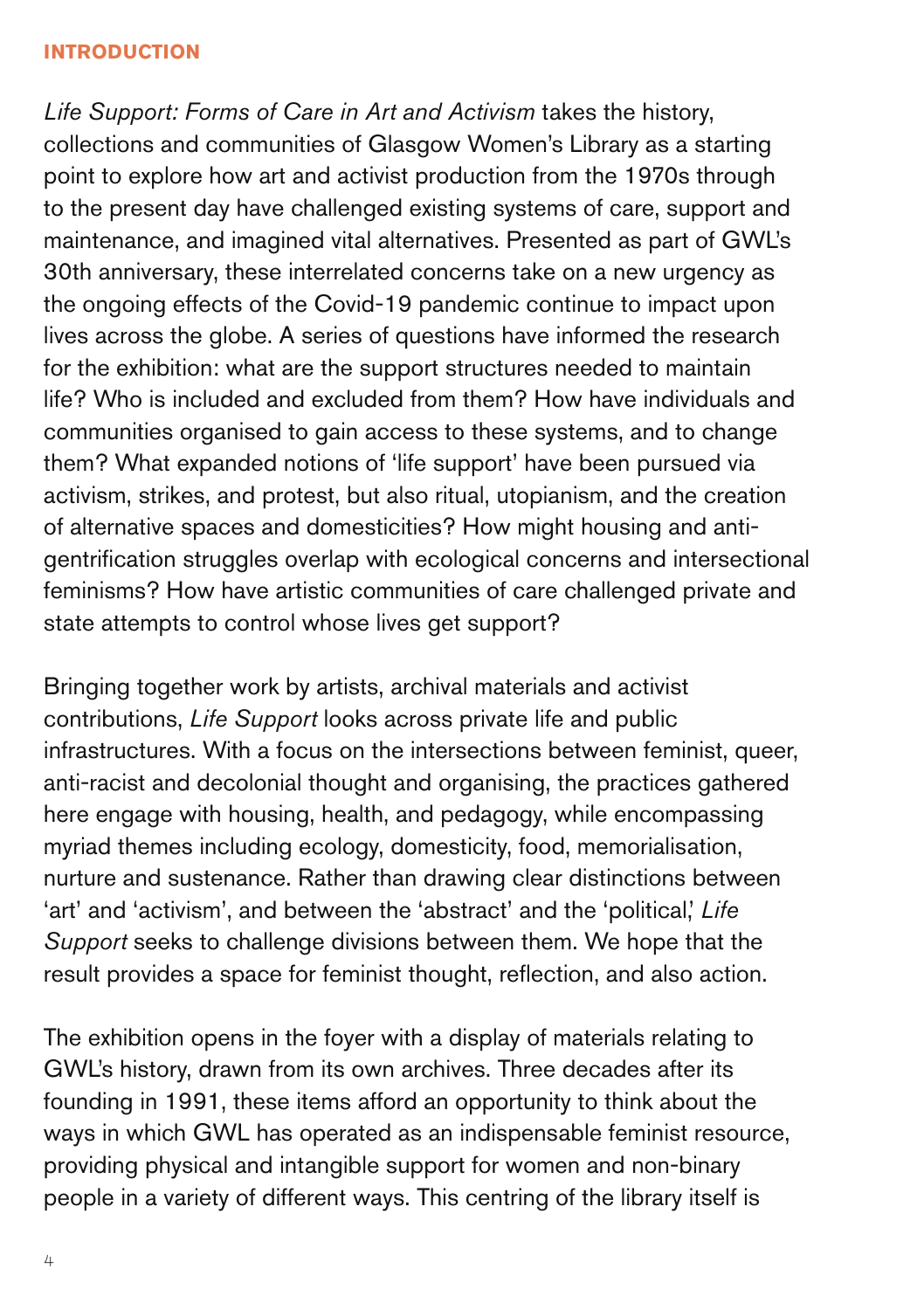then carried throughout the exhibition as it unfolds across the building, from the first floor gallery spaces to the events area, as well as via durational projects. Designed to highlight and enhance GWL's resources, and its active contributions to feminist thinking and struggle, this emphasis on integration is intended to reflect the organisation's enduring spirit of conversation, collaboration, and exchange.

In the ground floor spaces beyond the foyer, artworks and interventions by Kate Davis, Greer Lankton, Alberta Whittle, and Veronica Ryan, together with displays of archival materials, explore questions of care, containment, holding, memory and salvage in different but intersecting ways. The first floor galleries play host to an exhibition within an exhibition of Martha Rosler's *If You Lived Here…* (1989-ongoing). Presented in partnership with Living Rent, Scotland's tenants' union, this space features material from Rosler's extensive archive together with contributions from the artist Shona Macnaughton and photographer Franki Raffles, among others, and has been curated with Joey Simons, Keira McLean, Rachel Boyd and Weitian Liu. Making connections between housing struggles in Scotland and transnationally, this collage of voices and perspectives asks us to think about how we define 'home', how healthcare and education intersect with housing, and how the provision of shelter as a basic human need is racialised, gendered and classed. Next door in the Community Room, the artist Olivia Plender has reimagined the space, drawing on her research into feminist healthcare activism and pedagogy.

In recent years, the politics of care has received widespread attention from artists, curators, and institutions alike. As the Covid-19 pandemic further exposes skewed and violently unequal systems to scrutiny, the relevance of this topic has only increased. *Life Support* has evolved within this fractured context, where society's reliance on undervalued gendered labour and infrastructures of care such as housing, education and healthcare has been pressed to the fore. Marginalised communities, particularly cis and trans women, non-binary people, especially Black people and people of colour have borne the brunt of the crises that have ensued. One way that feminists have sought to analyse and understand how the fabric of society is maintained, distorted and, sometimes, reimagined, is through social reproduction perspectives. This term –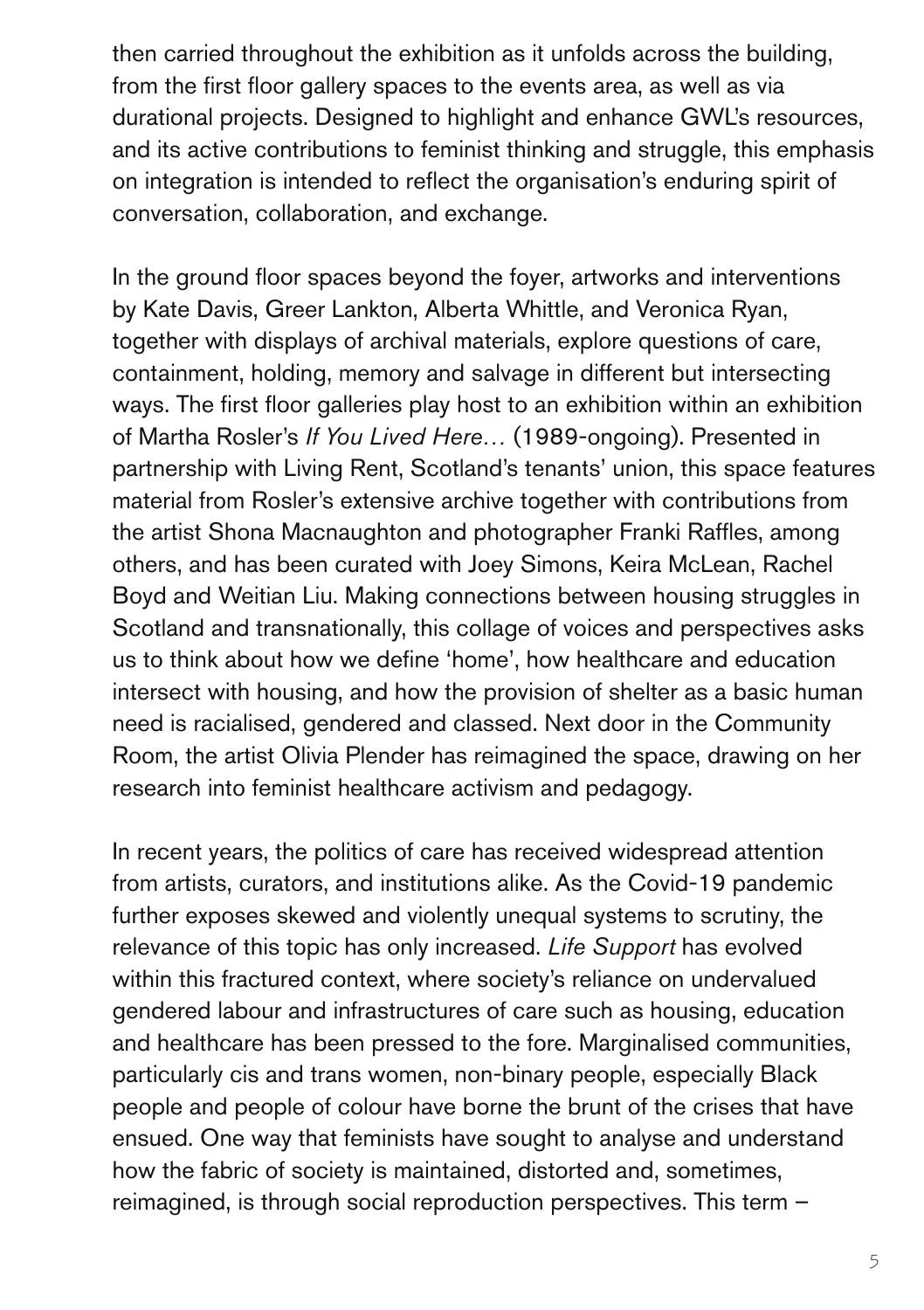social reproduction – encompasses all those life-making activities that enable human beings to survive and thrive. It covers 1) biological reproduction (for example, through pregnancy or the ecosystem), 2) the maintenance of workers over the course of our daily lives, 3) the cleaning of the world, of domestic, commercial and ecological spaces, as elaborated by Françoise Vergès, as well as 4) those activities associated with the production of social values, such as culture and education. These processes are all engaged with in a variety of ways by the materials presented in *Life Support.* 

First popularised by feminists in the 1970s, social reproduction perspectives were used to draw attention to undervalued and often unwaged forms of labour – particularly care work associated with the home and with domesticity – to show how these are fundamental to the replenishment of both life and the capitalist economy. In this exhibition, we have expanded this focus to consider the broader infrastructures of social reproduction which also scaffold the formal economy, from education systems to healthcare and the provision of food. The ongoing pandemic has both illuminated the bonds between these different infrastructures, while also foregrounding the necessity to build connections and solidarity across different areas of struggle and movements. We are in agreement with recent theoretical contributions, such as those presented in Cinzia Arruzza, Tithi Bhattacharya and Nancy Fraser in their *Feminism for the 99 Percent: A Manifesto* (Verso: 2019), Lola Olufemi's *Feminism, Interrupted: Disrupting Power* (Pluto: 2020), and Françoise Vergès' *A Decolonial Feminism* (English translation, Pluto: 2021), which make clear that feminism is inseparable from class struggle, queer and trans liberation and anti-racism.

The question of what constitutes a feminist curatorial approach has also consistently shaped our discussions in the development of this exhibition, as a way of working as much as a theoretical guide. Social reproduction perspectives have oriented us towards artworks and materials that negotiate acts of care and support from a structural perspective, and which are able to connect these processes with a variety of wider concerns, from Black radical thought to housing struggles, from transgender health to staff rooms, from food production to processes of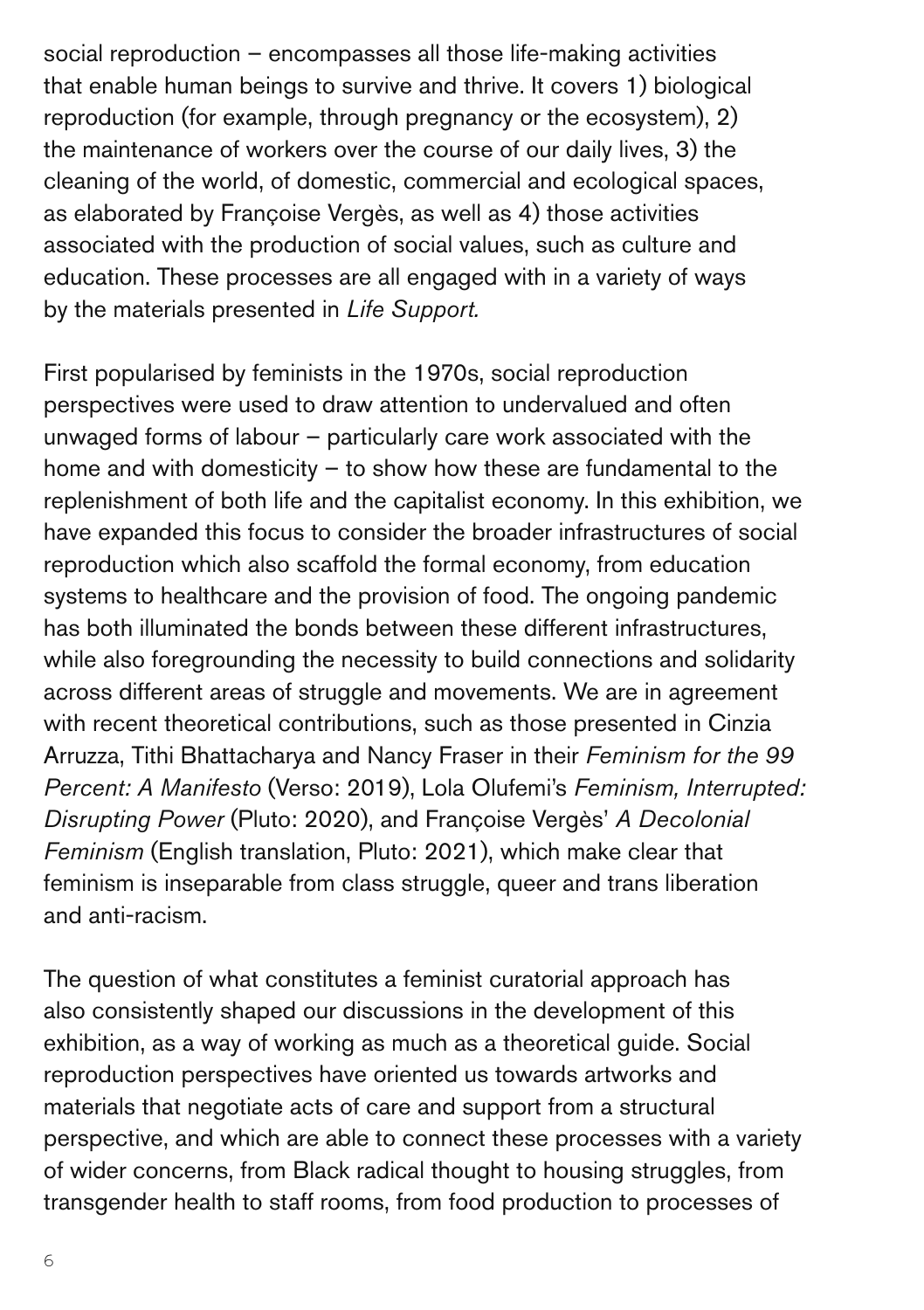memorialisation and remembrance. These also inform *Life Support's*  wider engagement with communities and groups alongside the exhibition itself. At the same time, our methodology has been collaborative, while also trying to recognise different levels of responsibility and areas of expertise. A number of different voices have joined together to create both this booklet and the exhibition. While drawing out shared concerns and connections, we have also tried to retain a sense of this polyphony and the valuable contrasts in approach and thinking it brings. Both the exhibition and the guide offer a range of different formal and conceptual ways about thinking about the theme of 'life support', with the aim of opening up rather than shutting down connections across time periods, media and geographies.

This exhibition is part of a longer ongoing research project, and it consciously does not seek to deliver a definitive statement, but rather to identify processes and politics of care for future exploration. In this respect, the 'living archive' of the Glasgow Women's Library is exemplary in that it is responsive to and supportive of the needs, concerns and histories of the individuals and groups it works with, constituting an evolving organism rather than a fixed point. In celebrating the thirty years of support that GWL has provided, we also seek to trace new stories, collaborations, and histories, looking forward to future forms of support as well as gathering strands from existing archives and histories. While remaining conscious of the violence of the archive, its elisions, marginalisations and oppressions, the practices in *Life Support*  consider the act of archiving as a form of resistance, restitution and selfactualisation, inscribing into history and memory. The act of archiving as a form of care recurs across different practices and concerns, and will, we hope, ultimately feed back into GWL's collections and communities.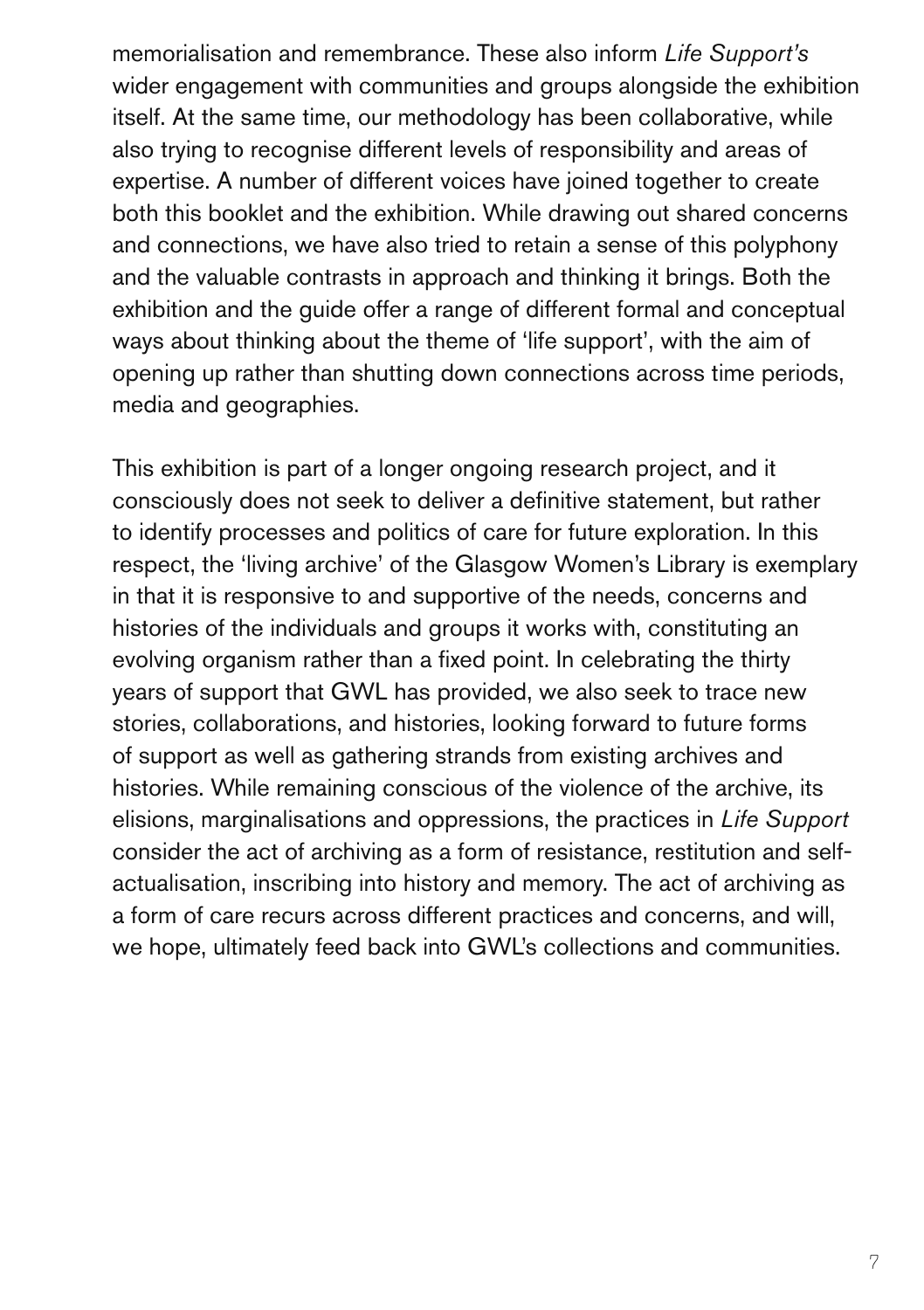#### **GREER LANKTON**

(1980s); please see wall texts for details of specific images. Photographic prints, including photographic print on a flag. Courtesy Greer Lankton Archive Museum

*Life Support* presents the first exhibition of Greer Lankton's work in the UK, featuring photographic prints, digitally reproduced, courtesy of the Greer Lankton Archive Museum. The photographs focus on Lankton's life-size dolls (or figures), captured in staged and constructed everyday scenes – in New York City, and sometimes in shop displays. The dolls themselves are layered sculptures made with plaster, wire clothes hangers, fabric and paint, adorned with taxidermy eyes. They reflect forms of glamour and social life that, in the austerity of NYC in the 1980s, could be fashioned from readily available materials.

In *Sissy Outside Einsteins,* 1986, Sissy sits slouching on a doorstep, smoking a cigarette next to a small white (living) dog, Cherry. In this incarnation, Sissy is a pale figure made up with red lipstick, rouge and strong eye-makeup, donned in a blue apron and black pinafore like a maid. In other works, we find Sissy alongside Lankton's other creations in various states of undress – in frilly underwear, naked, or even with her skin and hair removed, her plaster and wire ribcage and hips exposed. Party scenes such as *VALENTINES D* show the dolls with joy writ large upon their faces; there are also shots of moments of affection, desire, and physical transformation, reflecting the profundity of such experiences.

Lankton modified her creations throughout her life. Some of the dolls – following Lankton's own embodied experiences – are transsexual and underwent gender reassignment surgeries;

others are very skinny or fat. To a conservative viewer, these figures might seem grotesque. And like other extravagant, downtrodden, brilliant but marginalised people, they often had it rough. In a 1984 interview with *i-D Magazine,* Lankton described how her creations have 'all the normal problems that all of us have': 'eating disorders, depression, they can't get jobs, their apartments [are] too small', '[t]hey stay up too late, smoke too much'. Lankton also made lifesize works of New York's influential fashion figures, such as *Peggy Moffitt,* 1986 and *Diana Vreeland,* 1989. Echoing themes throughout the show, Lankton's work is threaded throughout the *Life Support* exhibition, including on a flag, flying outside the entrance of the Library on Landressy Street.

#### **MANUAL LABOURS**

*The Global Staffroom* (2019-21) Manual, podcast and workshop Contemporary Art Research Collection, The University of Edinburgh

Hosted by Manual Labours (Sophie Hope and Jenny Richards), the *Global Staffroom Podcast*  is a series of live conversations and interviews with people exploring what it feels like to care, be cared for, and not be able to care at work. Each episode contributes to an ongoing dialogue centred on spaces for rest, socialising, eating and organising in different work settings. While, like the workplace itself, staffrooms are often sites of exclusion and structural injustice, for many they are rarely encountered, as labour conditions become yet more isolated, individualised and precarious. Through these informal lunchtime chats, we are asked to imagine an itinerant staffroom as an intersectional space for politicisation, collectivity and transformation that foregrounds care on the basis of our different needs and desires. Across the 17 episodes a range of topics are explored including gen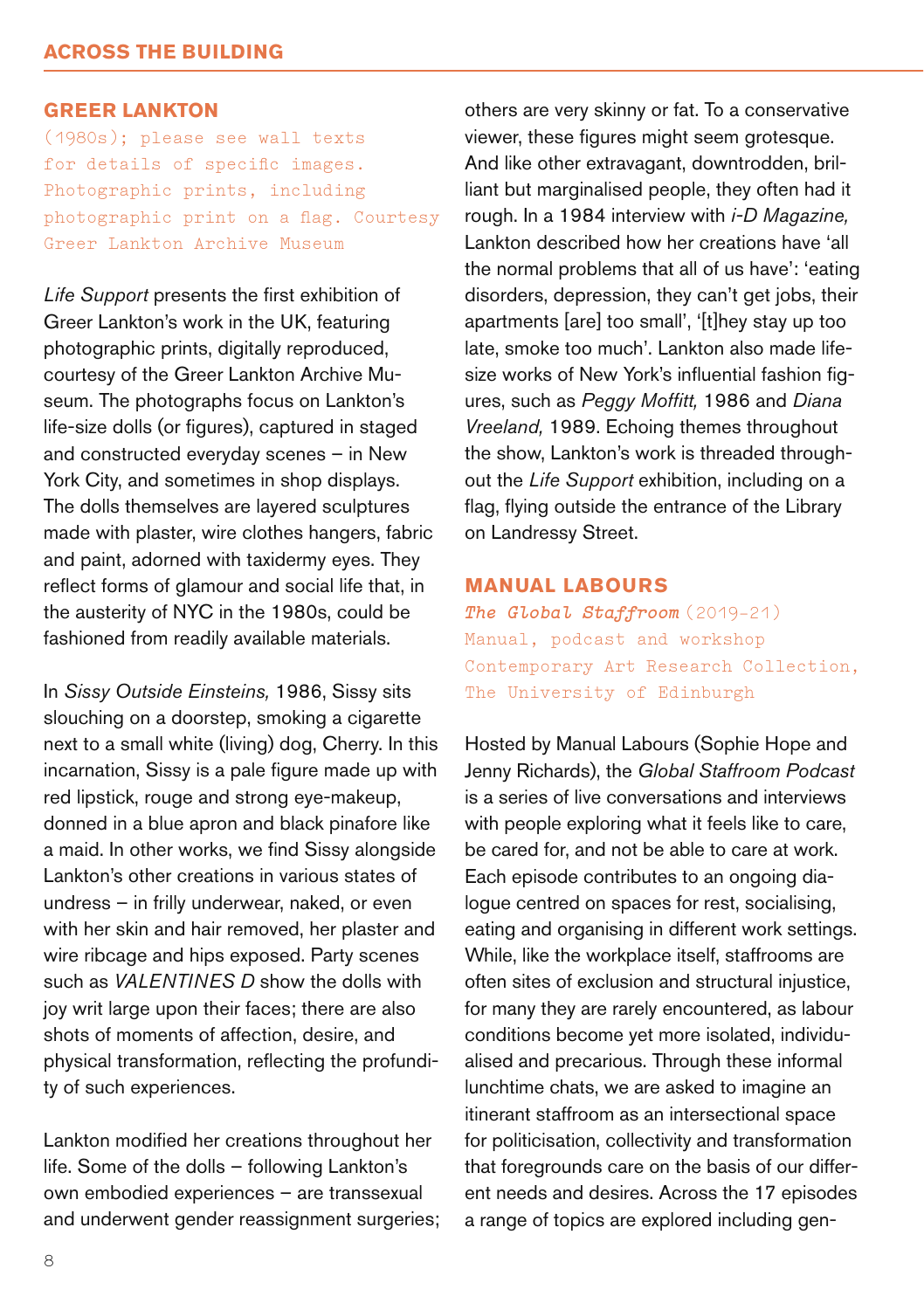dered and racialised experiences of lockdown, sick pay, the emotional labour of care and health workers, staffroom architecture, food insecurity, care ethics and resistance tactics.

Each phase of Manual Labours' research culminates in a manual that is published and available to download or buy through the website. The first prototype of *Manual #5: The Global Staffroom* is available through the *Life Support*  exhibition where it will be expanded, adapted and modified as GWL volunteers, staff and users interact with it. This initial publication is not seen as a final output or conclusion, but rather as a way to activate further dialogues, invite feedback and bring new perspectives to the material. As part of this process, they have worked with the GWL volunteer and staff team to rethink the provision of spaces for breaks in line with restrictions put in place due to the Covid-19 pandemic.

As part of *Life Support*, Manual Labours have created a listening station complete with useful props where visitors can take a break, read the manual and listen to episodes from the podcast which are being re-released on a weekly basis throughout the exhibition.

Manual Labours welcome your thoughts, feedback and questions. Feel free to contact them via their website: manuallabours.co.uk

# **ARCHIVAL COLLECTIONS**

In researching *Life Support,* we have drawn out elements from GWL's own collections, weaving them into the fabric of the exhibition. These include items from the Take Root archive, the Scottish Women's Aid archives, the Castlemilk Womanhouse project initiated by Women in Profile, the *Harpies & Quines* archive, and the Lesbian Archive. These are

combined with resistance materials materials from other collections including the Bishopsgate Institute in London which holds items associated with the Format Photographers Agency, an all-women photographers agency founded in 1983, the members of which took extensive photographs of the Greenham Common Women's Peace Camp, among other events, and the Switchboard Archives for this pioneering LGBTQ+ helpline, founded in 1974 (as London Gay Switchboard). Located in the First Floor Gallery, Martha Rosler's *If You Lived Here…* project operates as a 'living archive', evolving and expanding as it travels from place to place. Its invitation to Glasgow has catalysed new work around the development of Living Rent's archive (both analogue and digital) which will continue after the *Life Support* exhibition ends.

# **HITHERTO UNKNOWN: TILLIE OLSEN'S READING LISTS**

Book boxes

Tillie Olsen, a communist activist, union organiser, writer and teacher, published a series of four Reading Lists in the Feminist Press's *Women's Studies Newsletter* between 1972 and 1974. Most of the books on these lists reflect a deep interest and investment in understanding power relations in order to attack and change them. Books from the Reading Lists were donated to GWL as part of the *Hitherto Unknown* workshops led by Bechaela Walker and Joey Simons in 2019. Identified by a special bookplate pasted into the inside cover, they are usually shelved with other books in the Main Library. For the duration of *Life Support*, they have been brought back together and are stationed throughout the building in specially designed boxes. As Walker has pointed out, many of the volumes deal specifically with housing issues, whether directly or indirectly.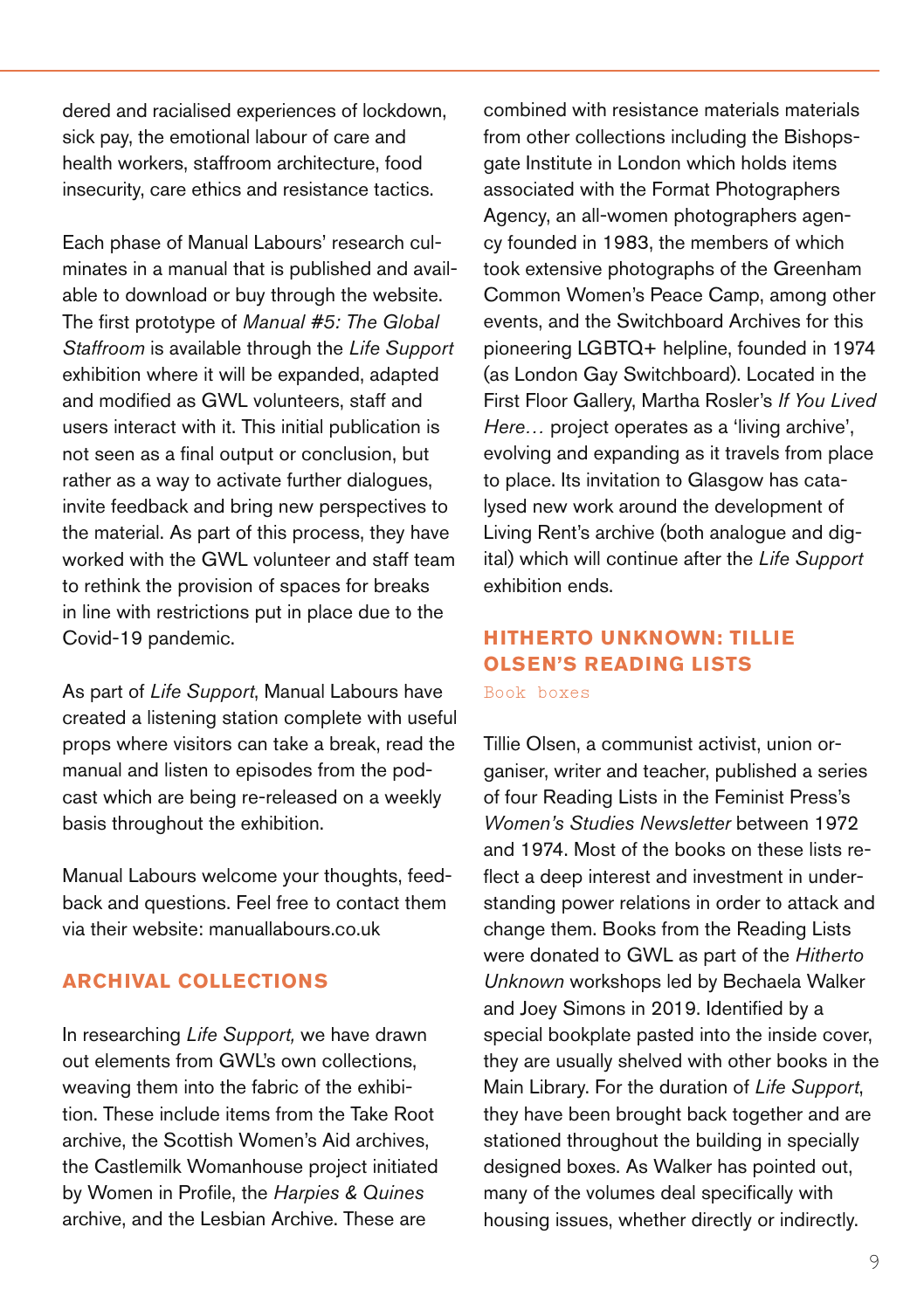#### **GROUND FLOOR**

#### **KATE DAVIS**

*The Glory of a Great Picture is in its Shame I* (2012). Pencil on paper, digital pigment fine art print. Contemporary Art Research Collection, The University of Edinburgh

On the left-hand side of *The Glory of a Great Picture is in its Shame I,* Kate Davis has used pencil to reproduce a sketch of a small child standing on a plinth, together with an anatomical diagram of the skeleton beneath, taken from an 18th/19th century book which taught people how to draw. On the right-hand side, the artist has created a silhouette of a classical Greek sculpture using a stock advertising photograph, which shows a mother holding a child. The result is a deeply uncanny image, which fragments and re-makes the bodies of the mother and child, while bringing stillness and movement – life and death – close together.

Across her artistic practice, Davis questions how histories might be re-written, and established ideas about representation challenged. The artist has described how: 'My artwork often contests the notion of a "hard history" in order to claim the past as a critical and ongoing process of revisioning'. *The Glory of a Great Picture is in its Shame I* contrasts the detailed, static diagram of the child and the living, breathing bodies in the collage. Yet stock imagery of the kind Davis uses here often reinforces stereotypes about families and gender roles. By placing these modes of representation side by side, Davis's work questions the ideologies perpetrated by both. At the same time, Dominic Paterson notes that, 'at the heart of what Kate tries to do in her work is an aspiration to the drawn line as cutting and joining at once, a kind of radical care'. The material processes of drawing and collage thus also have a reparative effect.

#### 10

## **KATE DAVIS**

*Charity* (2017) Print. Contemporary Art Research Collection, The University of Edinburgh

Kate Davis's print *Charity* shows a white plastic milk carton against a black marbled background. The outline of the carton contains part of a pencil reproduction of a 16th century painting of a woman breastfeeding a baby. Davis overlays a mass-produced household item, which contains sustenance from farmed animals and is intrinsic to the contemporary agricultural-industrial economy, with an image that ostensibly shows unwaged care work or a so-called 'labour of love.' However, by overlaying these images *Charity* undercuts the latter, showing how breastfeeding has always been part of the reproduction of life in a capitalist society. It has throughout history been outsourced by more privileged women, especially by wealthy white women to working class women and women of colour. Childcare and nutrition are sites of significant power imbalance, misogynist condemnation, and the formation of deeply gendered and racialised power constructs which circumscribe and limit notions of parental care.

In a 2017 interview about the larger film project which this print relates to, the artist described how: '*Charity* builds on the essence of my practice, which often uses feminist approaches to rethink the ways in which histories are produced and perpetuated. The production of human milk to feed babies is usually unrecognised as "work" – in economic terms it is unpaid and of no financial value. Yet it has inspired artworks for centuries. *Charity* was a way for me to investigate these contradictory determinations of value through the fallibility and subjectivity of my art practice and personal experience.' The print that Davis made touches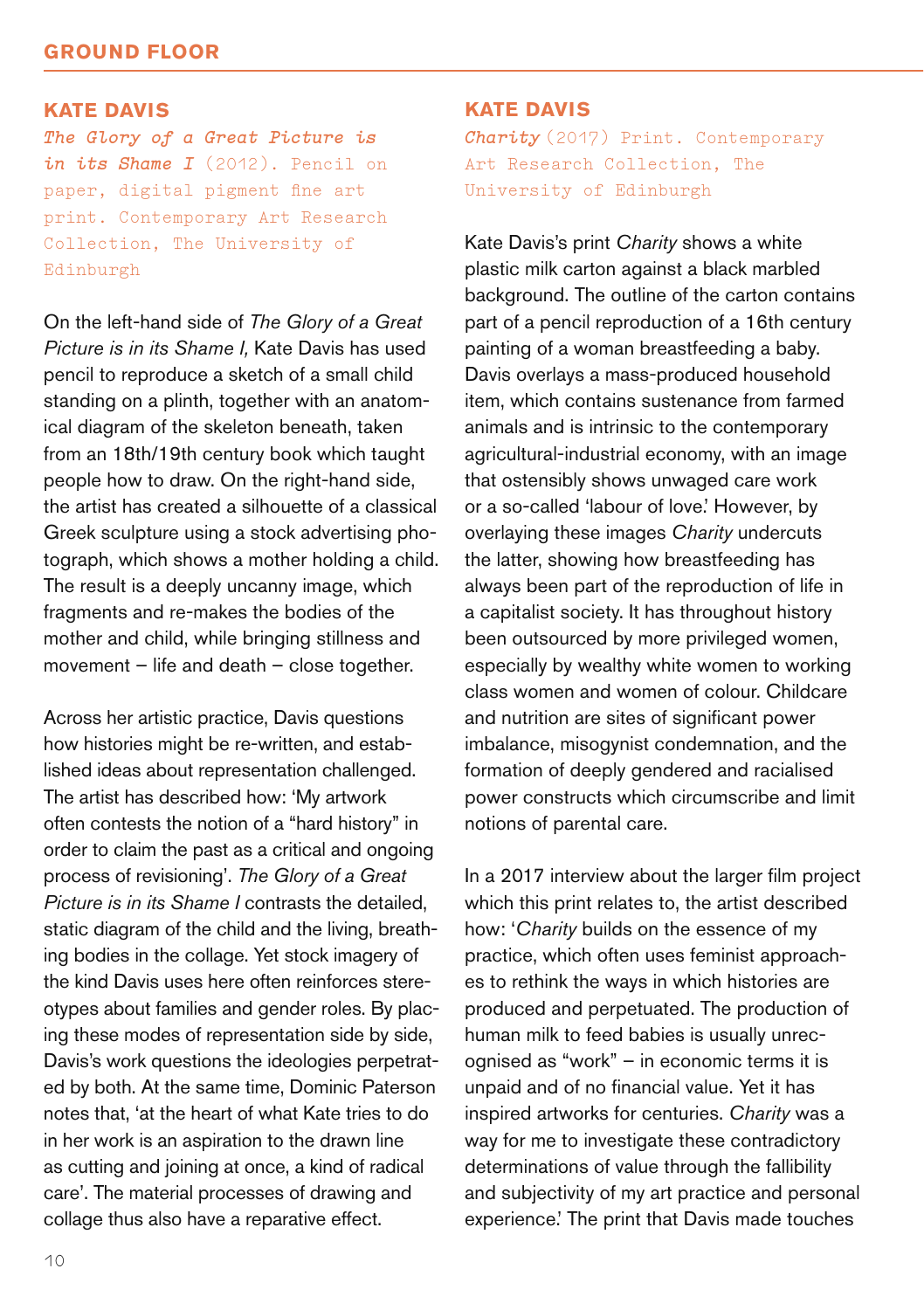on the experiences of containment, nurture and support, but also the significant pressures, stereotypes and inequalities embedded into constructs of the maternal. It draws attention to an everyday, overlooked object, and uses a feminist lens to highlight the wider social infrastructure of often unacknowledged and unwaged socially reproductive acts that it is intrinsically part of.

### **VERONICA RYAN**

*Lamentations in the Garden* (2000) Acrylic on silver bromide prints. Arts Council Collection

*Lamentations in the Garden* is a series of five silver bromide prints of the same repeated photograph, which the artist has overlaid with abstract oval shapes using black and white acrylic paint. Sometimes, these partially obscure the two young girls pictured in the photograph; other times, the shapes veil them entirely. These mixed media pieces are part of a larger body of work that Veronica Ryan produced during a residency at Tate St Ives in 1998–2000. The residency provided an opportunity for Ryan to reconnect with the sculpture of Barbara Hepworth, which she had first encountered as a student. Prior to the residency in 1995, the Soufrière Hills volcano in Montserrat erupted with devastating consequences, burying the lower half of the Caribbean island in ash and mud, including the city of Plymouth where Ryan was born. In response to this environmental disaster, the artist made two reliquary-like sculptures during the Tate St Ives residency, *Quoit Montserrat* (1998) and *Mango Reliquary* (2000) (both in the Tate collection).

In parallel with the two sculptures, Ryan also explored using photographs and acrylic paint as another way to reflect on these events. The photograph in *Lamentations in the Garden* is

a family image of Ryan with one of her sisters, standing in their back garden in London. The work is in part a response to Ryan's loss of siblings to suicide, meditating on the connections between individual grief and collective mourning. The abstract shapes also suggest ideas of protection, containment, and preservation. Recently, Ryan has started working with volcanic ash as a material, and has long noted its mineral richness: 'Paradoxically this ash is very fertile and from the destruction comes the possibility of regeneration'. The shapes here are also infused with connotations of regrowth and re-emergence.

#### **VERONICA RYAN**

*Particles* (2017) Mixed media. Wakefield Permanent Art Collection (The Hepworth Wakefield).

*Particles* is a tall structure made from a metal shelving unit, onto which the artist has arranged several abstract sculptural forms. These include a tray divided into repeating compartments, stacks of cushions or pillow-like items, a knotted ball of scrunched and ruffled fabric, and fragments that suggest the outer cases of seed pods, nuts or shells. This work was made during a residency that Ryan undertook at the Art House in Wakefield, and co-commissioned with the Hepworth Wakefield – a museum which celebrates the work of the artist Barbara Hepworth. As such, it continues the dialogue with Hepworth's sculpture that Ryan explored in the work that developed from the Tate St Ives residency, including *Lamentations in the Garden*.

While in residence at the Art House, Ryan conducted research at a nearby psychiatric prison for high security inmates and became particularly interested in the padded cell and 'that kind of insulated space'. The pillow-forms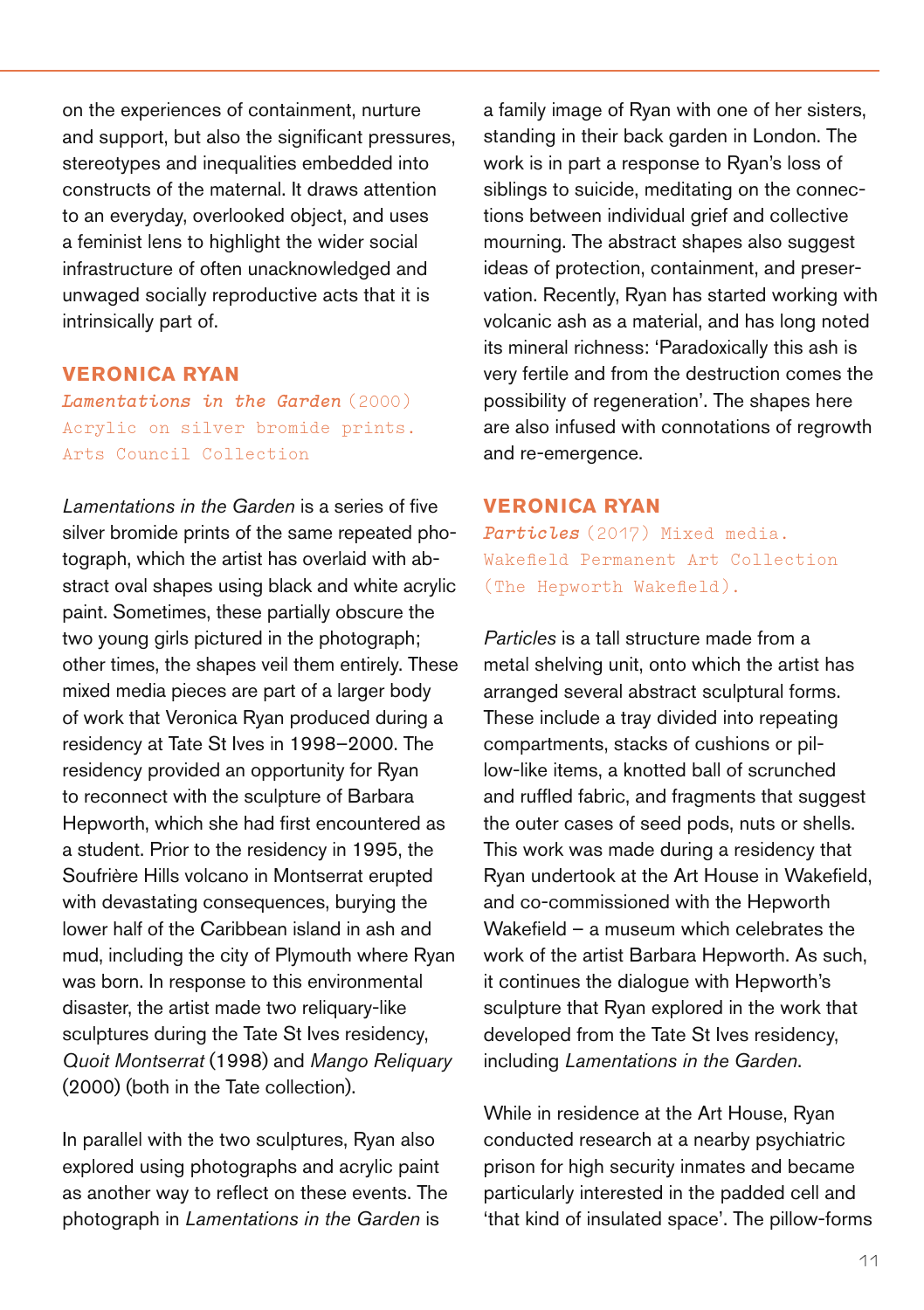in *Particles* might reference this history of confinement, as well as the use of cushions as supports and props in medical procedures. Ryan's use of stainless-steel shelves to display the objects in *Particles* further underscores these medical qualities, but the shapes and forms also communicate ideas of support, care, salvage and preservation.

In 2004, a large amount of Ryan's work was destroyed in a fire at the Momart storage unit in London. This major loss has obscured the significant connections and continuities across 40 years of the artist's practice. Although *Particles* is very different from earlier works like *Lamentations in the Garden*, displaying different moments from across Ryan's career together in *Life Support* allows us to trace her consistent concern with containment, support and salvage, and with the relationships between inside and outside, personal experience and shared histories.

intrigued by the way they metamorphose.' *Cocoa Passion* similarly plays on these ideas through its use of porcelain, which renders soft and friable organic matter into a hard and brittle, but also delicate and breakable, object. The result is extremely ambiguous: on the one hand, *Cocoa Passion* is a seed, a point of new life and germination. But rather than a soft, yielding surface, this sculpture would break the teeth of anyone who tried to taste it. The small form provides a direct link back to the bronze objects contained in Ryan's earliest works from the 1980s like *Relics in the Pillow of Dreams* (1985) showing how Ryan continues to work with and develop the ideas that have infused her art practice from the beginning of her career. This can be understood as a mode of artistic life support, whereby forms and ideas are continually revivified, developed and regenerated, gathering new associations and implications as they change and grow.

# **VERONICA RYAN**

*Cocoa Passion* (2021) Porcelain. Private collection

Throughout her practice, Ryan has repeatedly returned to the imagery of seeds, pods and organic forms. Made in connection with her 2021 exhibition *Along a Spectrum* at Spike Island, Bristol, *Cocoa Passion* is a small porcelain sculptural edition made from a cast of a cocoa pod, which continues the artist's longstanding interest in a range of fruits, including soursops and mangoes. Ryan has recounted how she is particularly intrigued by the dual connotations of nurture and decay which such vegetal matter might evoke in the viewer: 'I have had this ongoing interest in soursop fruit because they grow in an irregular way – they are all different shapes and sizes. They are also medicinal. Often fruit rots, but if you don't eat soursops within a given amount of time, it just goes hard. I have been quite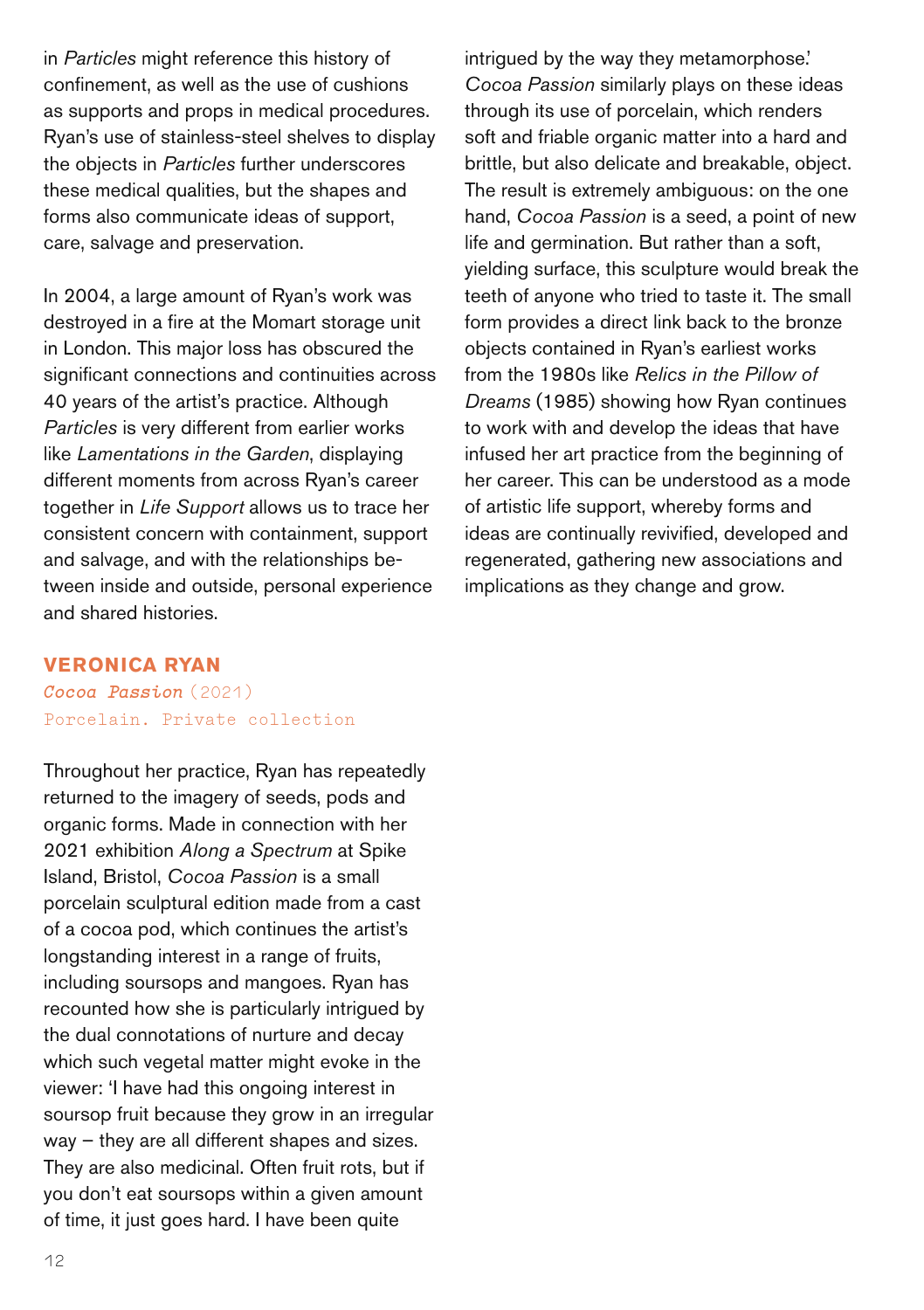Alberta Whittle's close engagement with *Life Support* follows several intersecting paths. As well as producing a new floor sculpture for display amongst existing works, she is collaborating with Ubuntu Women Shelter on a durational project which will include a residency at GWL later in 2021. More information on Ubuntu's work and this partnership can be found in the conversation included in this booklet. The *Life Support* exhibition has also afforded Whittle an opportunity to present her series of three recent film*s HOLDING THE LINE: a refrain in two parts, business as usual: hostile environment (a remix)*, and *RESET* simultaneously under the working title *Creating dangerously (we-I insist!)*. Discussing this development of this series over the past year and a half, Whittle has said:

'After a devastating eighteen months of socio-political catastrophe, *Creating dangerously (we-I insist!)* speculates on the optics of protest, channels of refusal, as well as the desire for pleasure and softness. The title of the trilogy entangles research by Edwidge Danticat on the potential for creative action to become a communion between audience and maker, with the title of Max Roach's album *We Insist: Max Roach's Freedom Now Suite*  (1960). Researched and produced as urgent meditations on freedom, this trilogy of films attempts to straddle a sense of looking back and looking forward whilst still being immersed in both epidemiological and political strife.'

*Life Support* provides the chance to think both about the ideas and concerns of each of the these works, but also about how the process of creation itself – its revisions, developments, edits and transformations – bridges the individual and the collective in fundamental ways, constituting an act of care and support in its own right, while constantly balancing the need for

response and action with memory and historical record. In her 2010 essay 'Create Dangerously: The Immigrant Artist at Work' from which the trilogy takes its name, Danticat asserts: 'there are many possible interpretations of what it means to create dangerously, and Albert Camus, like the poet Osip Mandelstam, suggests that it is creating as a revolt against silence, creating when both the creation and the reception, the writing and the reading, are dangerous undertakings, disobedience to a directive.' This notion of creating dangerously is fundamental to the work Whittle is presenting for *Life Support*, while weaving through many of the interventions and actions in the exhibition.

# **ALBERTA WHITTLE**

*HOLDING THE LINE: a refrain in two parts* (2020-21) Digital video, 21 minutes. Courtesy the artist and Copperfield London

*HOLDING THE LINE: a refrain in two parts*  shows starkly divergent approaches to the act of holding. It contrasts state-sanctioned police violence and its maintenance of white supremacist, neo-colonial containment, with the softness of touch, cradling, mutual support, and group solidarity. Whittle's film incorporates footage taken from body cameras and phones during invasive and aggressive police stop and search during lockdown. This explicitly racist apparatus of control, which continues to be used disproportionately against Black people and people of colour amidst the Covid-19 pandemic, relies on hard bodies for its execution: armoured, weaponised, encased in uniforms and high-visibility jackets. These are contrasted with the fluid movement of protesters shown coalescing in rivers of resistance during the Black Lives Matter protests of summer 2020, including the moment when activists toppled the statue of Edward Colston into the waters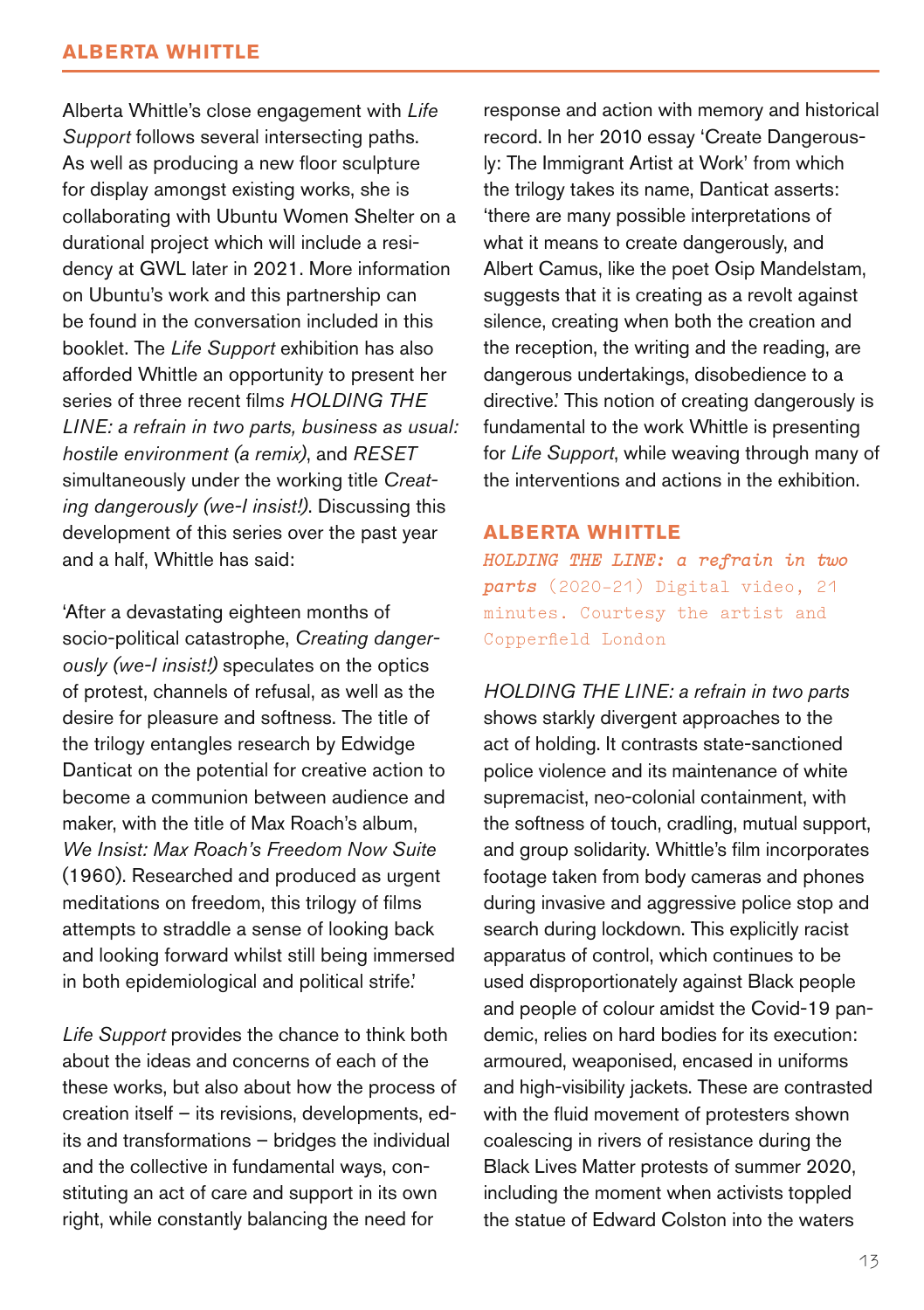of Bristol docks. Countering barriers, borders, systemic anti-blackness and police brutality, *HOLDING THE LINE* foregrounds waywardness, following Saidiya Hartman's evocation of this state as: 'the avid longing for a world not ruled by master, man or the police. The errant path taken by the leaderless swarm for a place better than here.' Sound is key to Whittle's invocation of waywardness, though the refrain of a sharp-sweet note generated on a quick intake of breath, which then mingles with the moving exhortations of protestors: "No justice, no peace." "Stop killing us." When the sound ceases, and the names of the Black and Brown people who have been killed in the UK by police fill the screen, we are invited to remember together, to keep their names constantly on our lips.

In *HOLDING THE LINE*, hands touch and fingers interlace. A small boy dances and plays in the surf as waves gently break on the shore. A protester swerves and leaps in the air with supple grace. All manifest refusal and resistance using softness, in pursuit of what Hartman calls 'the everyday struggle to live free'.

# **ALBERTA WHITTLE**

*business as usual: hostile environment (a remix)* (2020-21) Digital video, 36 minutes. Contemporary Art Research Collection, The University of Edinburgh

*business as usual: hostile environment (a remix)* is about both long and short journeys over water. It takes a careful look at histories of immigration, and in particular that of the Windrush generation, who, between 1948 and 1971, were invited to the UK from Caribbean countries to help fill post-war labour shortages. Via this history *business as usual* takes infrastructures of healthcare as its focus, pointing to the places where this fragile ecosystem, supported by a diversity of underpaid essential

workers, is threatened by the UK government's continued drive to place profit above human life. Through the lens of the current crisis, Whittle brings our attention to lives less seen, navigating hostile environments fashioned over a long time through imperial imaginations and violent austerity measures. These lives surface in different forms, as a reasoned text, an anxious digital rendering, in intimate conversations and emotive dance scenes, and through voices that shatter 'respectable' lines of silence drawn around them as subjects, resonating deeply and demanding attention.

It is a film with a double consciousness combining a sharp critical focus on recent immigration policies (and longer colonial legacies), designed to exclude those who have put their bodies on the line to offer healthcare and other forms of life support during the pandemic, with a softer view, showing moments of poetry as people move with each other in found footage, expressing grace and poise as well as joy. In amidst this grappling with history and memory a small boat navigates a canal in Glasgow, once part of a support structure for colonial systems, now holding figures at play, sisters doing what they do, and adults guiding them. We are also quided by the different voices in the film, asked both to rebel and resist violent policies but also to give thanks and find hope collectively. Ending with water the film suggests that perhaps its softness is the best response to the hard edges of manmade landscapes.

#### **ALBERTA WHITTLE**

*RESET* (2020) Digital video, 32 minutes. Courtesy the artist and Copperfield London

Completing the trilogy *Creating dangerously (we-I insist!)*, Alberta Whittle's *RESET* is a film meditation of deep healing practices. The film addresses the need for reparative softness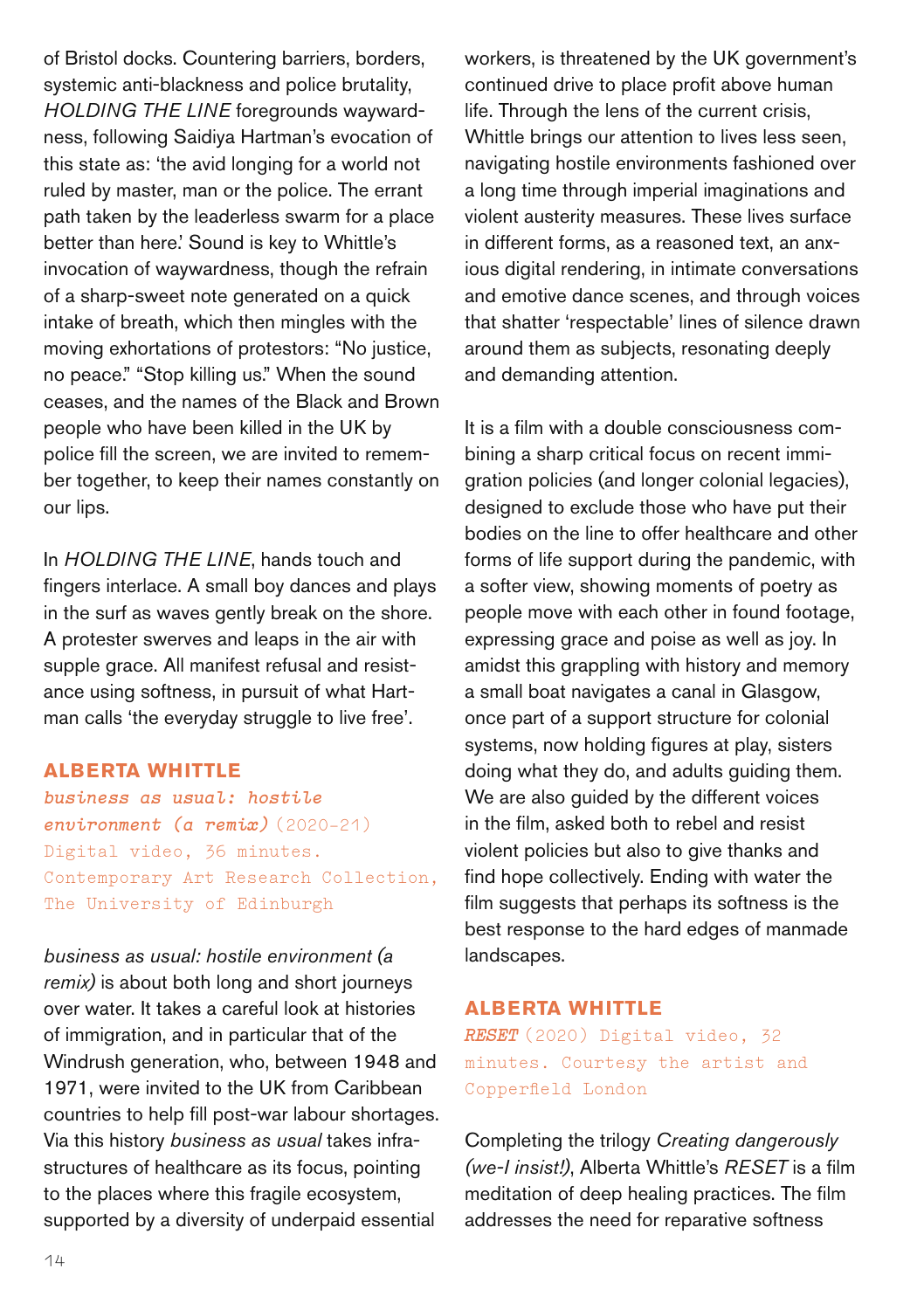and pleasure in the context of the coronavirus pandemic, the hostile environment and the legacies of colonial violence. *RESET* holds space to feel through the grief that these systems seem to make inevitable for black lives. To this effect, *RESET* immerses us into Black feminist dreams of deep connection with desire, and communion with ancestors through black oceans.

From its opening, close-up shot of the artist's face, juxtaposed with photographs of ancestors and a swimming snake, *RESET* encourages viewers to connect into their own body, initially through breathing, reflection and humming. Structured as three lessons, the film presents texts and performances by collaborators, including writer and poet Ama Josephine Budge and choreographer and dancer Mele Broomes. *RESET* moves through hypnogogic scenes and sounds – dance and singing inside spacious rooms and archives, amid burnt woodlands and beside fountains. Ululations – wavering vocalisations – are invoked to 'soothe withered hearts', and then reflected in drawn out sounds of resonant electronic horns in a score performed by St Mozelle, that shift and bend in pitch.

Connecting the waves within singing, within Black bodies, and within seas, through dreams, *RESET* is charged with currents of solitary desire. It reflects into the 'well of replenishing and provocative force' of the erotic that Audre Lorde writes of in her important essay 'The Uses of the Erotic', that may flow through 'the woman who does not fear its revelation, nor succumb to the belief that sensation is enough'. The revelations spoken of in the film are strikingly represented in the marbles that 'slip and slither' out of bodies, to be caressed with dancing feet, and to fill the screen with burning colours.

#### **ALBERTA WHITTLE**

*stormy weather skylarking* (2021) Urethane resin. Courtesy the artist and Copperfield London

Commissioned for *Life Support*, *stormy weather skylarking* extends the soft, uplifting spaces opened up in Whittle's trilogy of films *Creating dangerously (we-I insist!)* out to incorporate GWL's floor space. Here visitors are invited to find their own rhythm and resistance through play. This sculpture riffs off both children's street games and the practice of laying out placeholders for teaching new dances while also hinting at the imposition of other, more oppressive rules and spatial delineations abundant in colonial apparatuses. Pointing to the transgressing footprint, Whittle has said that dance offers a means of evading entrapment, a refusal to 'stay within the lines' as it shifts from set moves to flights of creative improvisation. In this way, *stormy weather skylarking* offers a powerful resistance to inherited rules and the exclusions these create.

#### **ALBERTA WHITTLE**

*Celestial Meditations II* (2018) *Meditations on Welcome* (2018) *C is for Colonial Fantasy* (2017) Digital prints. Contemporary Art Research Collection, The University of Edinburgh

Many of the themes negotiated in Whittle's films and sculptures are anticipated in this earlier set of digital prints. Water as both a life-giving force and a site of catastrophic loss, shorelines as haunted intermedial spaces of arrival and departure and questions of hospitality are all negotiated through collaged fragments of drawings, photography and found imagery which the artist describes as 'a mash up' of different bodies of knowledge.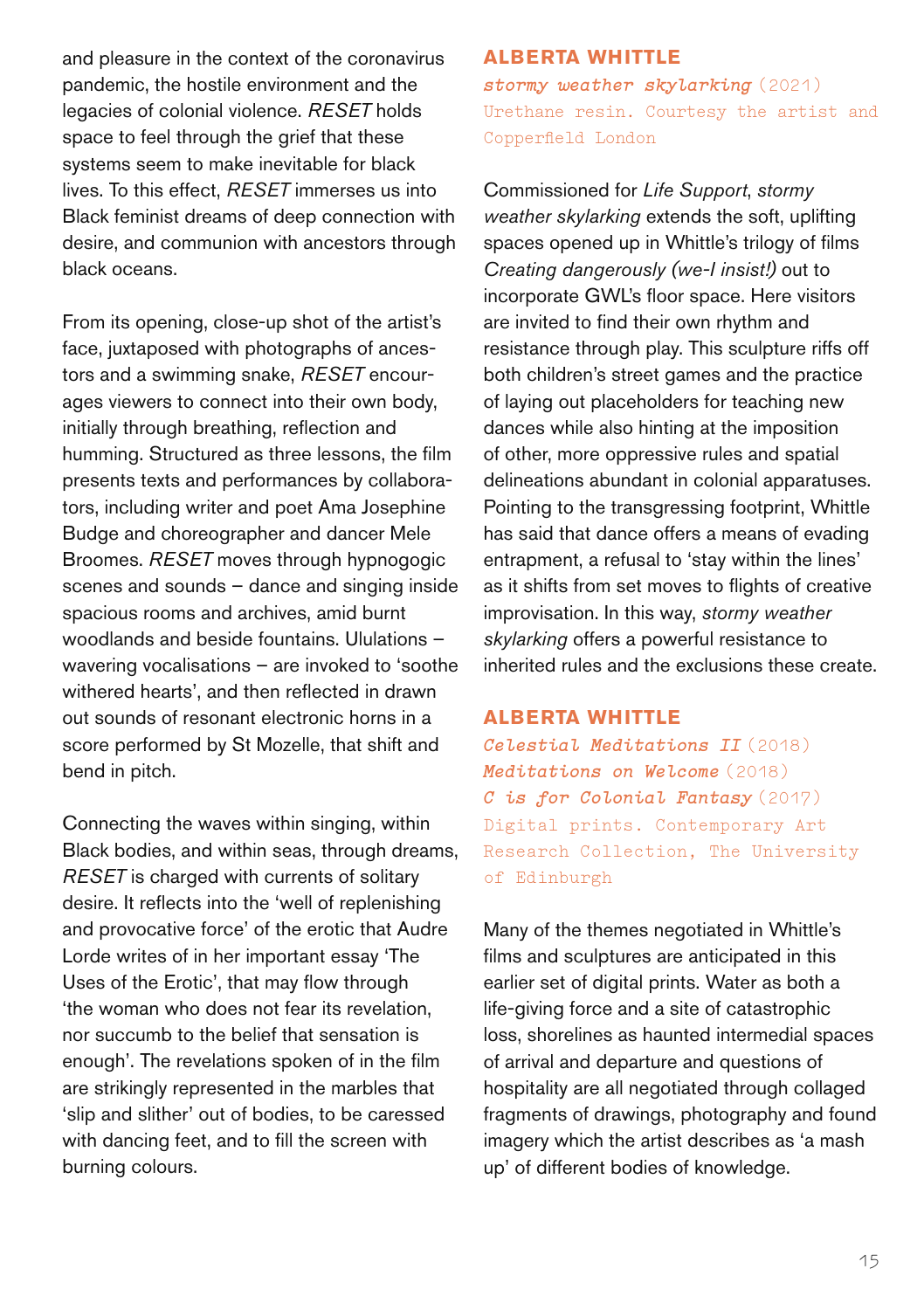In *Meditations on Welcome* a figure draped in silver cloth addresses the horizon line at the site where the British first landed on the island of Barbados. Symmetrically overlaid on either side, hands hold aloft a pineapple, replicating a gesture Whittle found in a painting of Columbus's arrival in the Caribbean in which the indigenous inhabitants held the fruit in the air, apparently as a sign of welcome to their European colonisers. By symbolically reproducing this myth, Whittle punctures the sanitised and erroneous version of history it perpetuates.

Alongside the recurring imagery of the pineapple, seashells multiply across this series of works. The vulvic form of a conch shell is centred in *C is for Colonial Fantasy*, where the incessant glare of four detached blue eyes frame repeated images of the artist's splayed body positioned around the shell's opening. Here, the trope of hypersexualised Black bodies is set in explicit relation to the exhausting pressures of the male gaze and the realities of colonial experience.

*Celestial Meditations II* draws upon a similar set of images, this time against a psychedelic landscape of rocky outcrops and heavenly bodies. Apparently captured in the midst of a ritual, Whittle carves out a new almost futuristic space of possibility, healing and rebirth. Yet at the same time, the work signals histories in need of recovery, as denoted by the tartan wrap which points to Scotland's central role in the trans-Atlantic slave trade.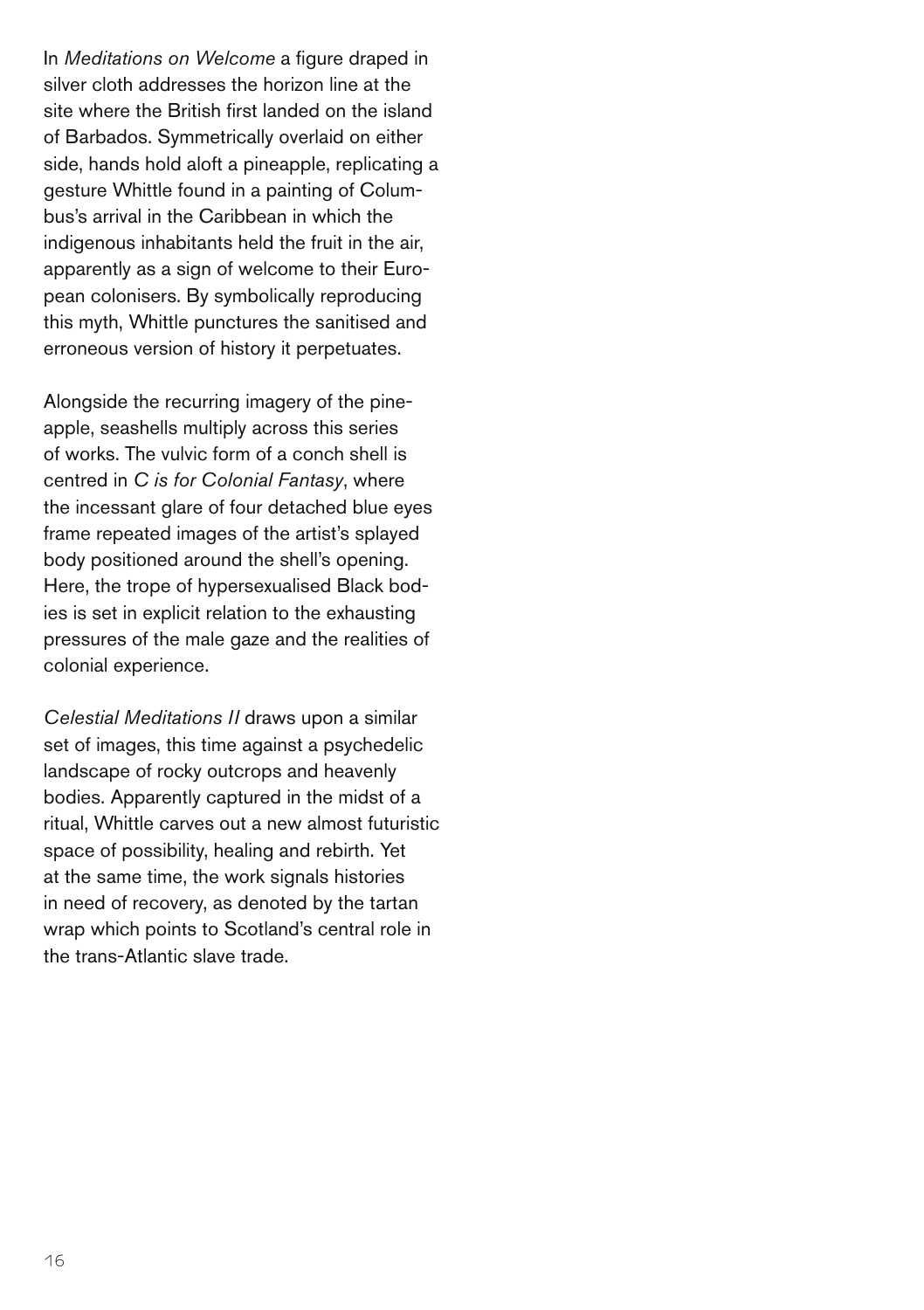# *Conversation with* **UBUNTU WOMEN SHELTER, ALBERTA WHITTLE**  *and* **LIFE SUPPORT**

As part of this project, Alberta Whittle and *Life Support* are collaborating with Ubuntu Women Shelter on a residency at Glasgow Women's Library in Summer/Autumn 2021. The collaboration intends to open and hold space for the women of Ubuntu within GWL – to facilitate a space for creative expression and coming together, to do bodywork and share joy. In the following conversation, Alberta Whittle, Loa Pour Mirza and Amna Ahmed who work with Ubuntu, and Nat Raha from *Life Support*, discuss the collaboration. They speak of the (often traumatising) burden of proof demanded of black and brown women when it comes to requesting resources from the state; and the accessibility of institutional spaces within Glasgow and the UK to women and non-binary people with lived experience of migration, asylum or destitution. They also speak of strategic identifications, and of creating the ground to remember one's needs, tap into past lives and explore future lives and desires. The conversation took place in June 2021 in the Community Room at Glasgow Women's Library.

**AW:** Something which I was mulling over after our conversation was around the nature of us coming together, and thinking about how often when we have these creative projects, there's this expectation to prove worthiness, or to prove trauma, or to prove that this project is necessary somehow. And that led me to think about how destabilising and how re-traumatising and exhausting those cycles of demand are. And I wonder, going into this collaboration, how we can think about changing that expectation for a burden of proof?

**LPM:** Mmmm. When we had spoken about it earlier it bought up a lot for me. I mean funding generally is a stressful experience. We're all grappling with each other, there's no sense of solidarity with other organisations – you are all fighting for this pot of money. And then there's the ways you have to prove that you are worthy for that money, which really means having to platform the women's trauma in a way that is really disempowering. It strips away their agency, it strips away their privacy, all the things that are so necessary for them. And the fact that there is something almost colonial about the way it works, where you have to play the victim to get access to spaces or to funding. At Ubuntu, we've always taken quite a clear line that we will never do that – we will never photograph the women, we will never disclose demographic info and personal stories of who we're supporting and in what capacity. We take quite a clear political and quite radical stance on a lot of things, and most people who know us or have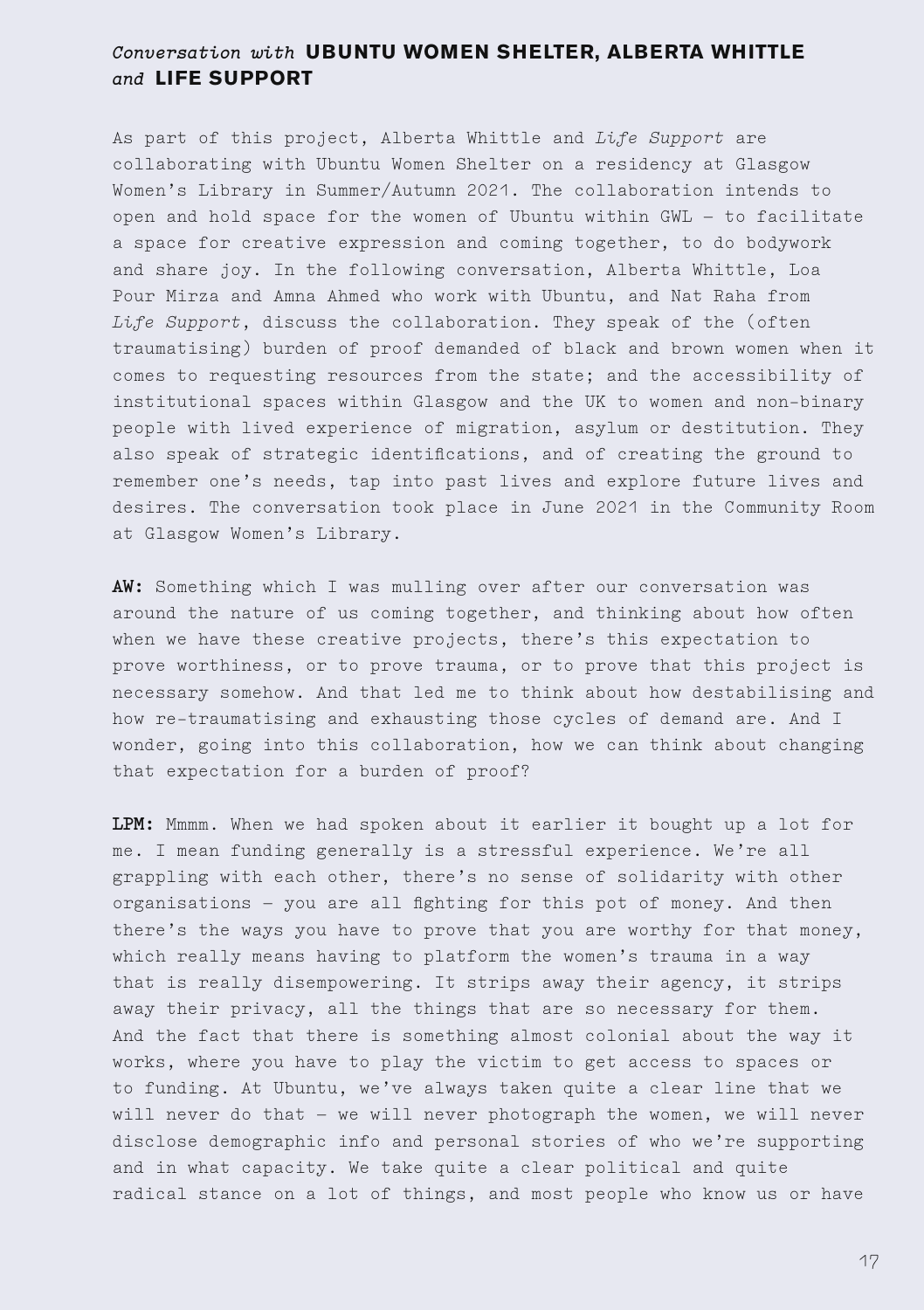reached out to us are aware of that. There's this expectation, because we're set up as a charity, that we're going to embody the way these structures want us to behave, which is to be these sort of corporate charities, and it goes against the way Ubuntu works. And so when you say it's a fluid conversation and it can go where it needs to go and there are no expectations – that's how we like to work and that puts less pressure on us, it puts less pressure on the women to perform. Another thing that you see, and we did our own research on it, was that a lot of the women's identities are now shaped by their legal status. And so what ends up happening is everything else about them is stripped away, and they are just an asylum seeker, they are a victim. All these words are – in so many ways – disempowering. We want to pull away from that. I think there's something about them claiming the space at Glasgow Women's Library as themselves, as who they want to be in this space, rather than as asylum seeking women or as migrant women with no recourse to public funds. Pulling away from that language that is usually what we have to use when we are trying to get funding. How we can give them a sense of agency about how they wanna use the space, and the identities they can bring to the space that can go beyond just "you're a victim of state violence" and "you're a survivor of x, y and z".

**AW:** I'm listening to you and I'm writing down these words like privacy, legal status, (well for me) white patronage, and like almost this pressure to perform victimhood, even though there is obviously trauma there. Actually there's a sense of having to make these corporate institutions feel good?

#### **LPM**: Yeah

#### **AA:** Mm-hm

**AW:** That they have to feel good, that they have to somehow feel satisfied, that this is a way for them to derail their accountability for actually, like, supporting these structures, which then create these awful situations?

**AA:** I don't understand how we're supposed to quantify or label what the women have gone through – and the trauma – and then portray it in a way that they've gotten better and these spaces are helping them, because these spaces are not for other people. It's just for them: to take from the space; the work that they do in the space or the work that they don't do in the space; and what it does for them. And I don't think it should have to be portrayed in a way that – yes, they have found that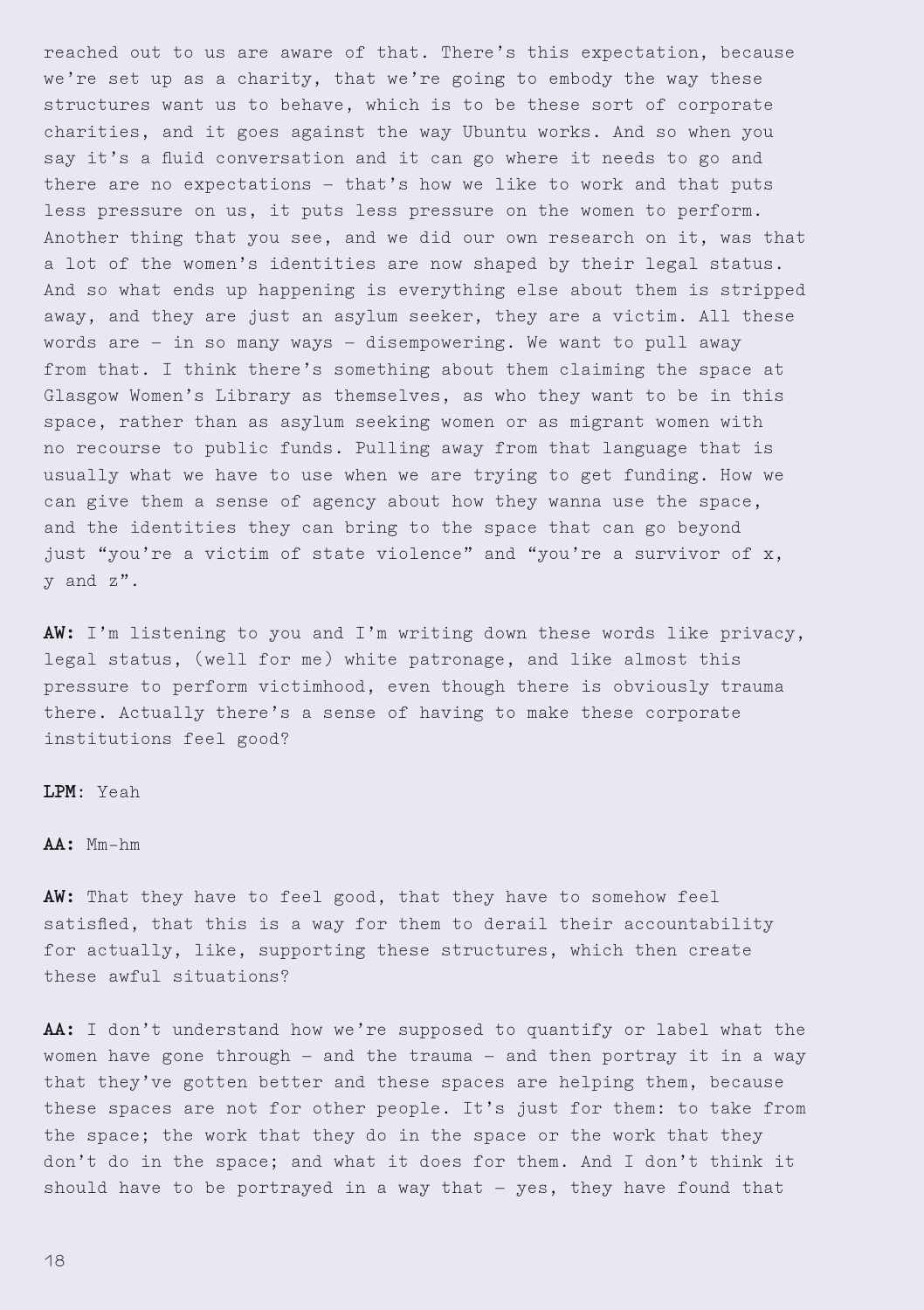they've accomplished this, and for them to feel and behave and express what they want, the way in which they want. Because all the decisions that have been made for them have probably been without their choice, it's not what they've wanted in the matter. And I think this provides them choice, it provides them autonomy. It's not something that someone can take away from them. And I can come into this space that's just me and there's no one else expecting anything from me. No expectations from them, I think, is what they deserve.

**AW:** Absolutely. And like that sense of, like, deserving and feeling deserving. And it reminds me of like, my Gran – she would always talk about catching an ease. Just like, having an ease, just having a moment of peace, just taking a breath for yourself and actually how impossible that can be.

#### **LPM:** Mmmm

**AW:** How impossible that can be to make this machine of the state feel good, so that you *can* catch that ease. And what is the price, emotionally, physically, on taking that ease, because it's then just like there's a price that's going to come later?

**LPM:** Yeah. I think this whole idea of their identities becoming being an asylum seeker, so their identities are based off how the state sees them, and that's what they embody. And actually it is a very strategic one at the same time, cause bearing in mind, you are navigating a very hostile and very complex system. Because when you're going to lawyers meetings, when you're accessing services, you have to present yourself in a certain way, which is shit. It shouldn't have to happen, but we see it time and time again. And what I've found is that women find it really difficult to pull away from that, because they're so used to doing that now. So when they come to our space – and we ask them "what do you need" and "what's happening for you, what's coming up for you" – and because of the way we work, we're led by and for the women, we centre their needs and their choices, that's something that they're not very used to. So even when you try to pull them out of that headspace of *I am just an asylum seeker* into *I am this women with all these different identities, with all of these different needs*, they find it really hard.

We had done a nine-week wellbeing programme and it was just us bringing ourselves into a space, and we had done bodywork together, and we were doing reflections and discussions and poetry and all kinds of things, and you could see at first everyone was quite reserved. And then when you broke past that it was *so* liberating, it was so wonderful to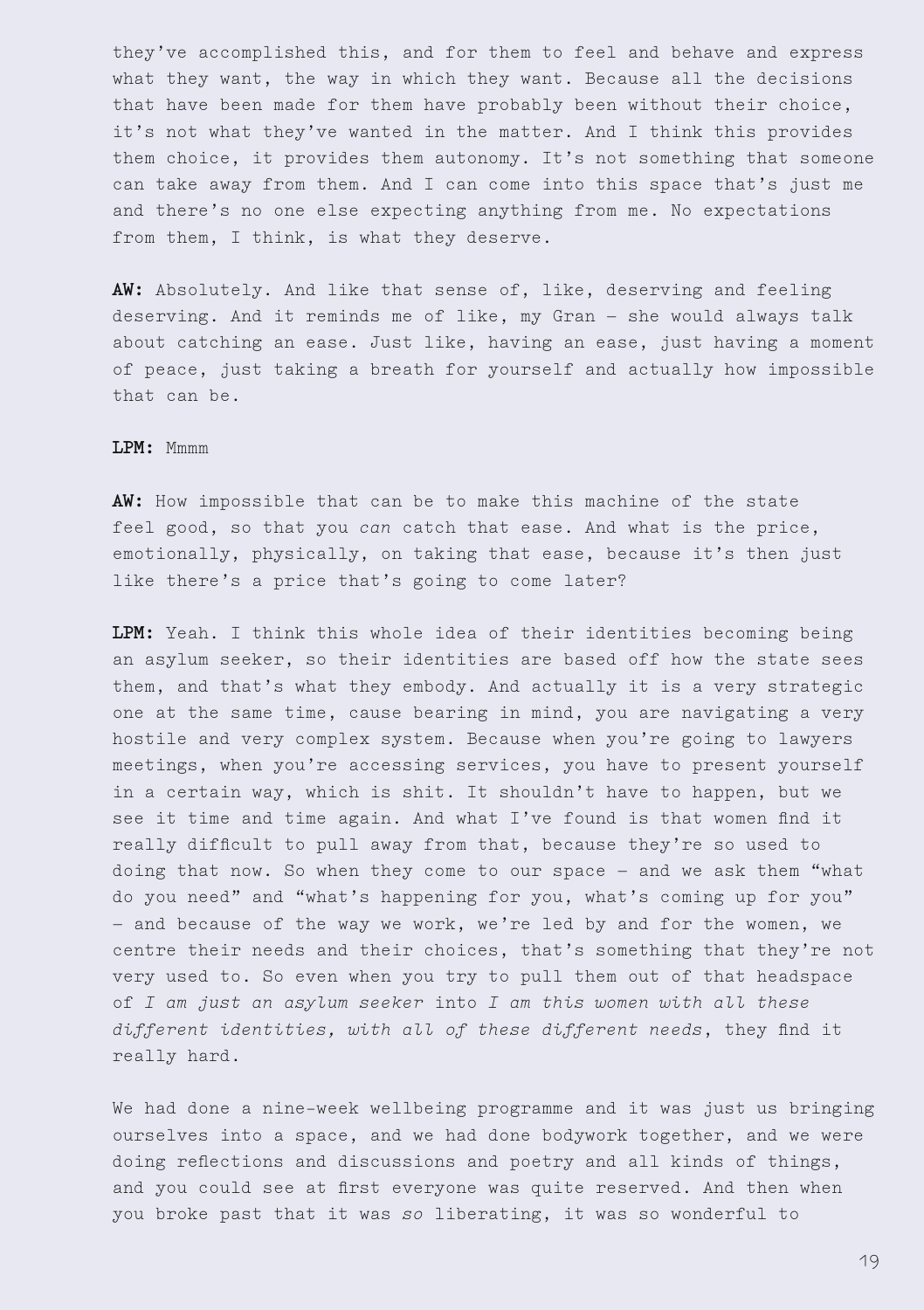see. And the connections that people made within the community was unbelievable, because you're connecting beyond just "we're all just asylum seekers in the system", no, we are x, we are y, we are z, we have all these strands and threads that connect us. And once you get that, it's just a real beautiful space, and I would love for that to be in here.

There is also this important aspect – and I was thinking this now as I was looking around – being in this space is a form of reparations in so many ways, allowing these women to access spaces that historically aren't meant for them. Although Glasgow has pockets of resistance across it and spaces that are more autonomous, a lot of them are not accessible. Particularly to migrant women who sit at that intersection, it's just not there for them. And so something with like the Women's Library, we've been thinking about using it for a while, but wanting to do it on our own terms. When you were talking about infrastructure, I think that's actually a really interesting conversation between Ubuntu Women Shelter and Glasgow Women's Library, because when we like to use spaces, we like it to be *very* autonomous. We like it to be a neutral space where we don't have to necessarily tell anybody what we're doing in it, we don't have anybody watching. The thing about the white gaze is really important because you are in a white structure, physically, and questions arise about how do we ensure privacy for the women. So all those things came to mind, even just looking at the space we're in, like, it's beautiful. It's a reminder that this is a classic, historical building and like, what does that hold with it, what does that mean?

**AW:** And what's it referencing?

**LPM:** And what's it referencing.

**NR:** So this building was a Carnegie Library, built originally as a public library funded by the Carnegie Trust, so it's deeply rooted in those sources of the extraction of wealth and the directions they've travelled in.

**AW:** When I was listening to you and I was hearing you talk about, like, choice, and trust, it made me think about this collaboration and how – within that framework of only being perceived as an asylum seeker, and the nuances of knowing that one has to be strategic, literally just to survive in this environment against the state – how can one almost remember one's needs? Which maybe were preceding, were in place before you were stamped with this status – this legal status – or perspective, or gaze as an asylum seeker. And the lives which you had before that,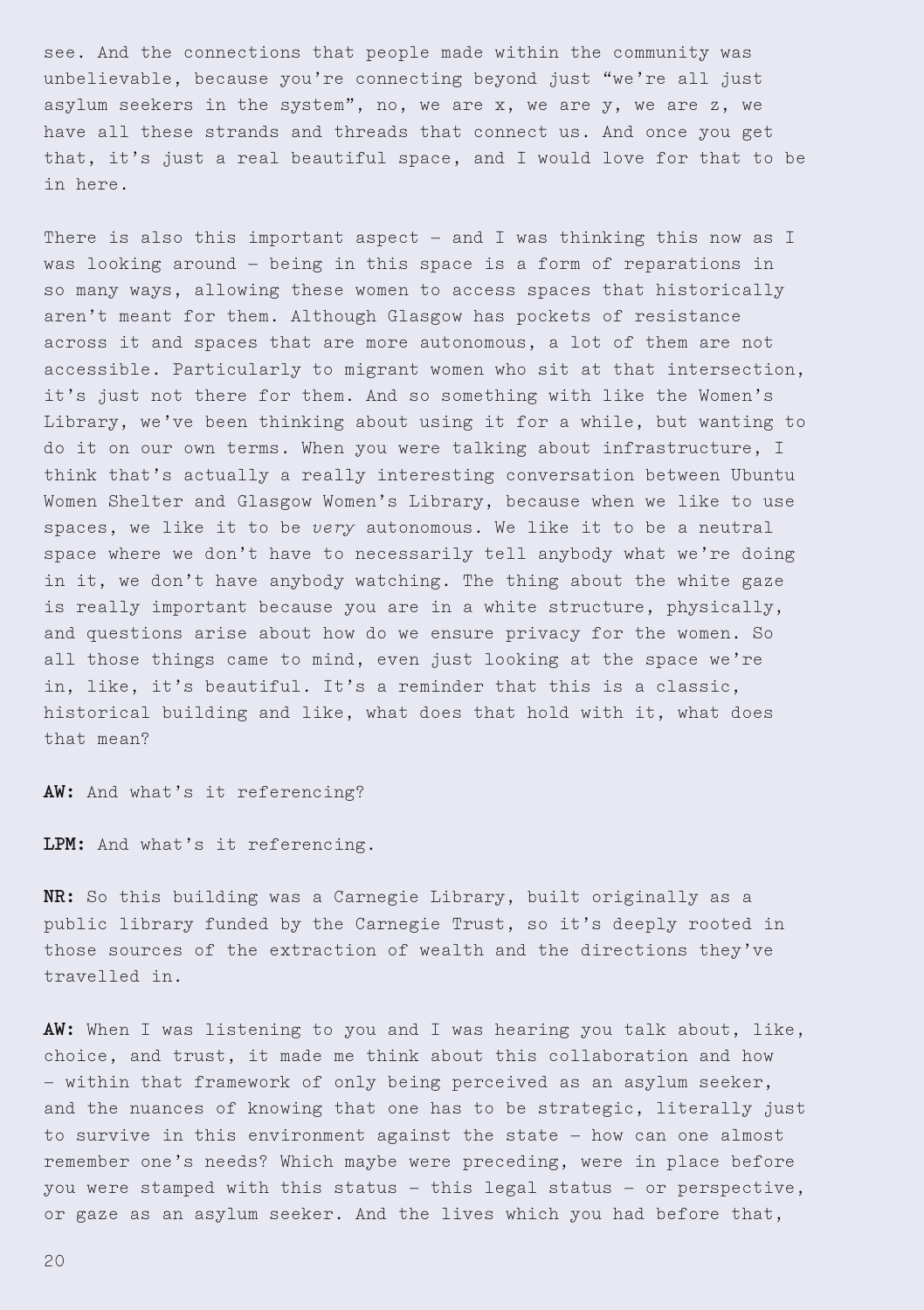and I say lives particularly because we've all had many lives, you know, I think you change everyday and I am just sitting with that. Going into this collaboration, how can we settle things in ourselves, or make the kind of structures in place, so we can remember those lives and reconnect with those lives. And our own desires. Because desires, I think as well, are never really placed at the foremost?

**NR:** Mh-hm

**LPM:** No, never

**AW:** Like what would give one pleasure? I think pleasure's really important. You know, we're talking about catching an ease, taking a break, but actually what gives pleasure? And connecting with that part of ourselves.

**AA:** I also wanted to know: at the end of your wellbeing sessions, do you find that the women know how to articulate what they want, and what it is they need? Is that something that comes across?

**LPM:** Yes, but I think more so because it's taken time to build that trust and now people are at a point where they can communicate what they need. But what I found was – and it's something that we've learnt as we have gone along – that simply asking and simply verbalising it isn't enough. Using these different bodily practices, using more visual and creative forms of communicating actually work a lot better. That time we did the collage making – so much came from that because the women had their own time to create something and there was no time limit, no one watching over them. All they had to do was just show up with it. And things were just pouring out, and people were picking things up from each other's collages. When we moved into things like poetry and storytelling – through that people are communicating their needs although it is more abstract, and there was always a fear in participating because we were using the English language – and that's actually something we'd like to pull away from. Which is why the bodywork was really important, because that's not using any language. But even when we've had to use language, it's also about rethinking what we value in terms of knowledge production, and communicating through things like storytelling – it was amazing. I can't quite articulate it because I don't think there's words that can describe it. And with activities like bodywork, we have to be careful given we're working with a lot of traumatised women who've experienced for example gender-based violence, and other experiences which sit in their bodies, and there's a lot of trigger points. But once you approach it with care, with ease, and consensually, you're opening up a whole other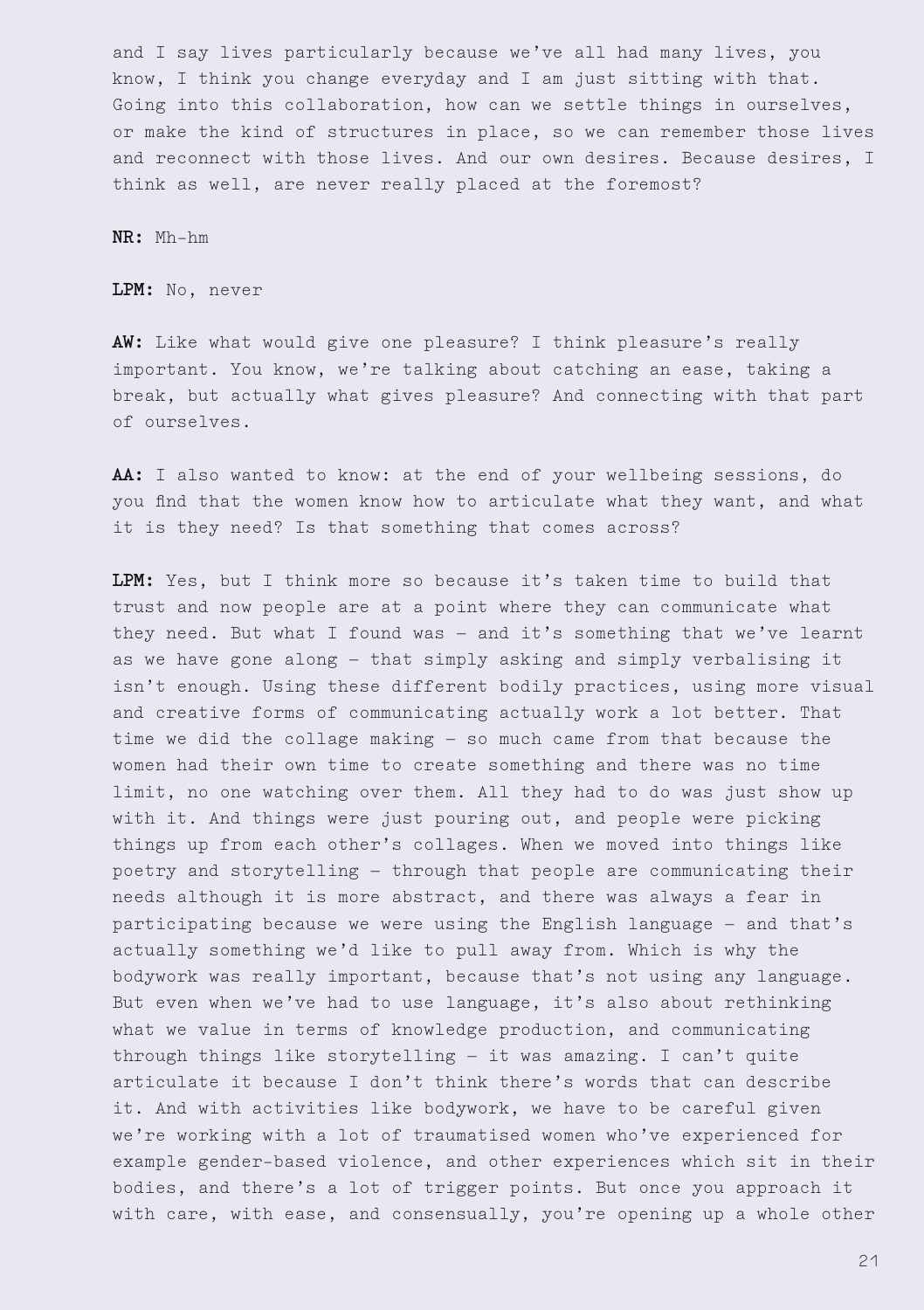portal where people are communicating their needs with their body, physically. So I'd be interested to see if that's one thing we could bring into this space, cause actually that's something ever since we stopped the session, we've been getting calls like "I really miss that, I need that, because I'm so tired of talking all the time".

#### **AW:** Yeah.

**LPM:** When you had mentioned about prior lives, there's this assumption that before they were stamped as an asylum seeker they had agency, and actually that's not true for a lot of people, like, thinking about where they sit culturally, and just I mean that patriarchy knows no borders knows no bounds –

**AW:** of course, absolutely.

**LPM:** And I think what we really need to be focusing on is how we can get women to that point where they can actually tap into what they need and who they are. And I think about myself. I haven't had half the experiences they have, but even this sense – what was I like before x, y and z? And I don't know, because I've been socially conditioned in a certain way, and I feel like I've had to adapt and mould, particularly as a migrant, and I'm just at that breaking point where I'm figuring out who I am. And I think that's me, so what about all these other people, with all these other intersectional identities and experiences. There's so much there in terms of this idea of tapping into our past lives, it's more about a new life –

**AW:** Future lives –

**LPM:** A future life, one that hasn't been explored yet, that hasn't been tapped into yet.

**AW:** I think that's really exciting to think about like our future lives, planning for our future lives, and how that features in terms of thinking about what we want. You know saying *I want*. I mean, I still find that so impossible, this makes me really emotional, to think about that. Like, I feel with social conditioning, it's *so hard* to say those words aloud.

**NR:** We've been talking about how Ubuntu has been creating the space for certain kinds of bodywork to take place, certain kinds of creative practices that help break down the barriers, all the institutional jargon that the women have to internalise, and we have to internalise to navigate funding, etc etc. And getting to the future lives – how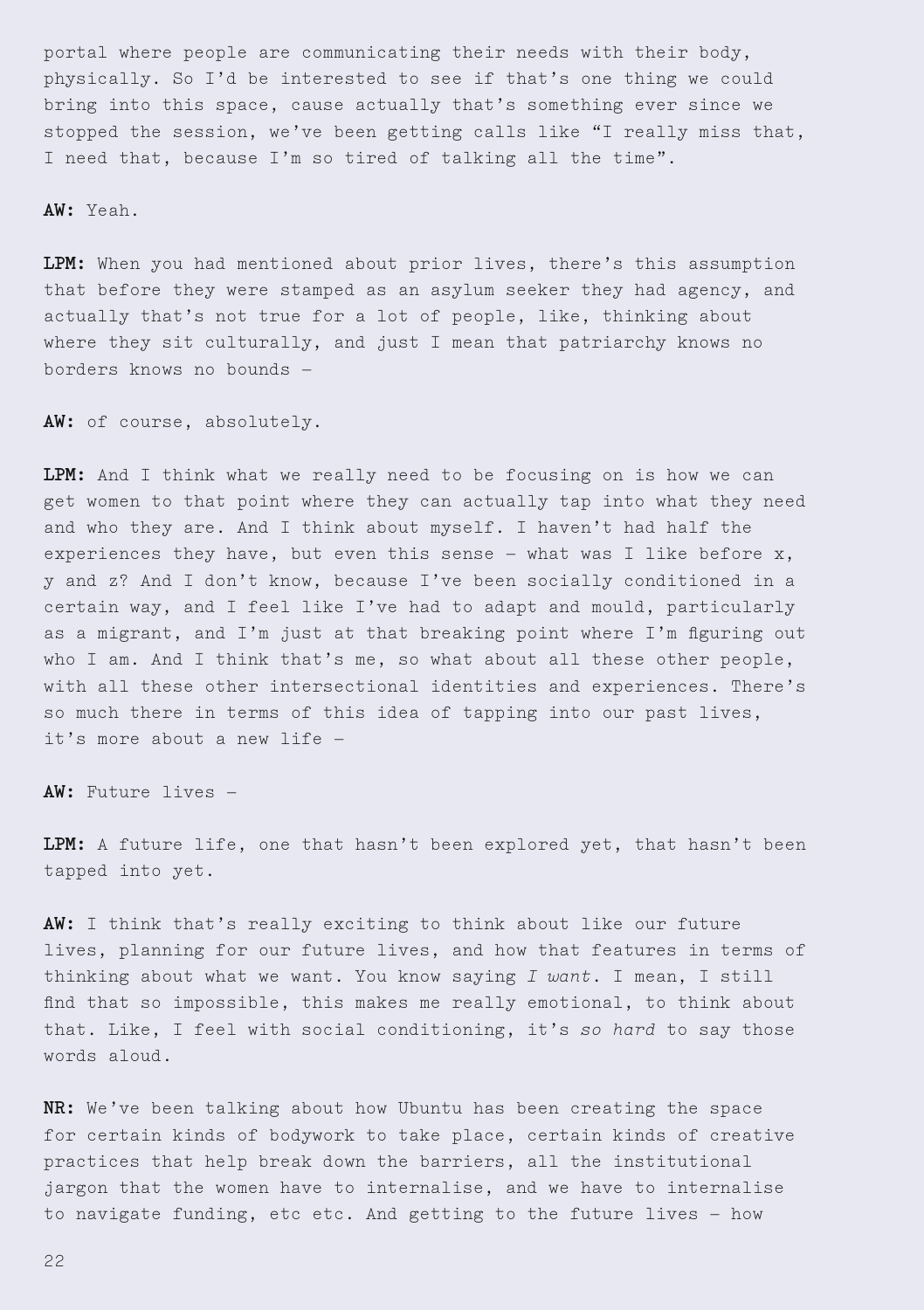do these infrastructures, how do we as the people behind these spaces, help facilitate the future lives once they've been figured out?

**LPM:** It's a really murky terrain, because actually for a lot of people, your future's not certain here.

**NR:** Of course.

**LPM:** When we've broached talking about the future, next steps, anything like that people shut down. So there's this real resistance to it, because it's scary, there's a lot fear. I don't really have an answer to that, but I think it's something that will evolve. I hope that we can get to a point where we have created some kind of community, some level of openness and safety for people to explore that, and to see how we can help facilitate further explorations of that.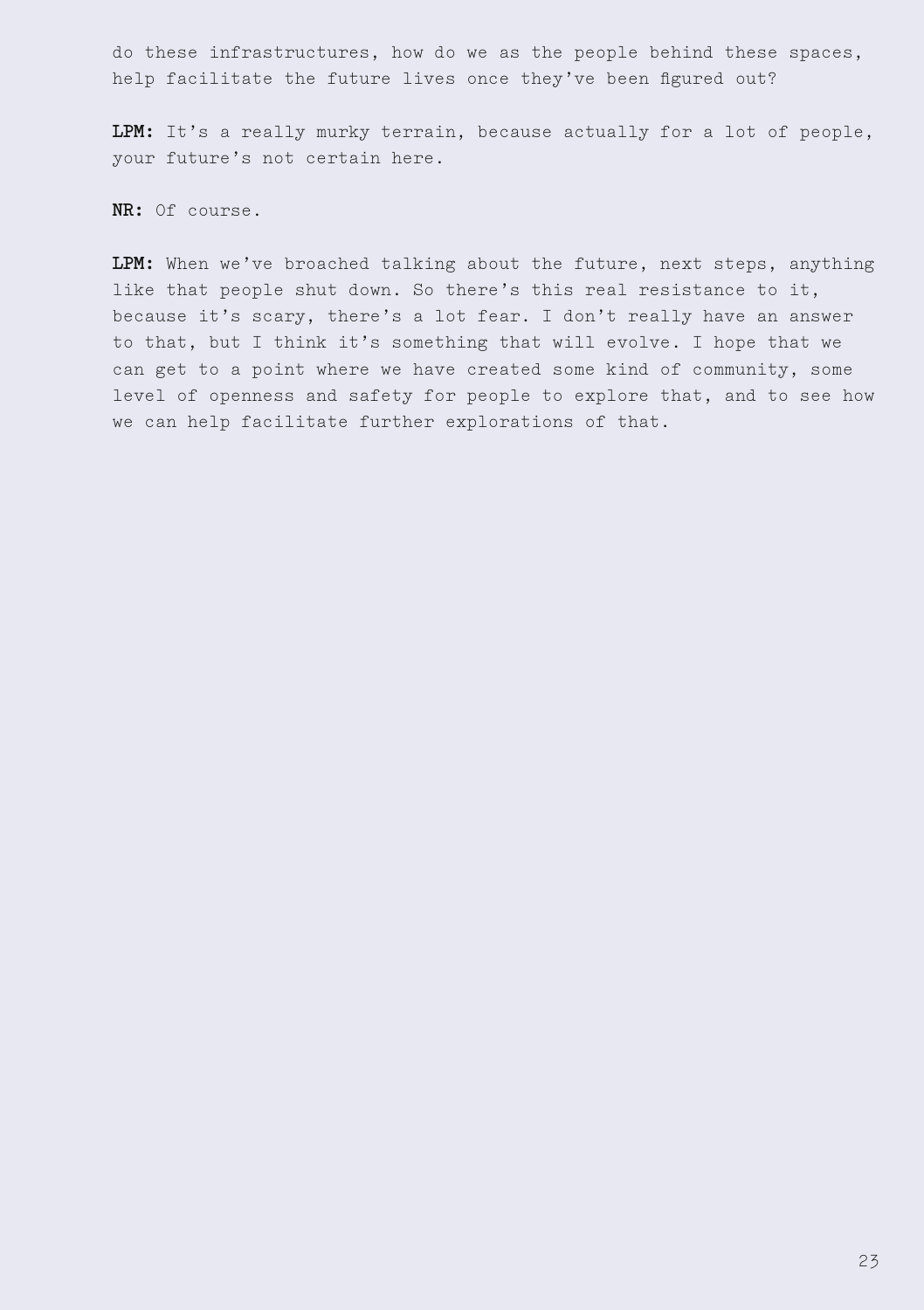#### **FIRST FLOOR GALLERY**

#### **MARTHA ROSLER**

*If You Lived Here…* (1989 – present) Mixed media exhibition and archive Courtesy the artist

*If You Lived Here …* was first presented in New York in 1989. It included three exhibitions and four 'Open Forums' which addressed housing problems, homelessness and the impact of divestment and gentrification on communities across the city and beyond, and attempted to explore solutions. Its radical approach reimagined the highly exclusive Dia Art Foundation's gallery and select audience in several respects. The project solicited participation not only from 'recognized' artists and those in more marginal and counterculture scenes but also reached far beyond to include activist and advocacy groups, academics and schoolteachers, architects and urbanists, squatters and urban homesteaders, and local people. Contributions by over 200 invitees—in the form of documentary photography, woodcuts, collages, paintings, constructions, and children's drawings—filled the walls below real estate adverts and graphs illustrating housing unavailability amid steeply rising levels of wealth inequality. These adverts and graphs, hung above normal display height in the 'waste space' of the gallery, signaled the project's determination to expand the shape and scope of art world exhibitions, broadening the range of artwork, information, and participation accepted in such an institution.

In pursuit of that aim, the gallery included a free-standing library and reading room with books, pamphlets, and flyers as well as art works and a couch. This structure changed configuration for each exhibition. In the show on architecture and urban planning, it housed a coffin and an installation on undocumented worker camps in Southern California by the

cross-border group *Taller des Artes Fronterizos.* In the show on homelessness it was transformed into a multi-bed shelter, and although sleeping there was forbidden by building regulations, it served as a meeting space for Homeward Bound Community Services, the self-organized group of homeless people who served an advisory role in the project, maintaining a temporary office in the gallery for their activist work. The Mad Housers, an activist group of architects and designers, came up from Atlanta to build huts for homeless clients, building inside the gallery and elsewhere in the city. Unusually for the era, the show incorporated a regular schedule of over 30 film and video works from diverse sources, screened on television monitors in areas with comfortable sofas. There were also scheduled poetry readings and various workshops.

In the 30 years since the original project, the *If You Lived Here…* archive has continued to grow and evolve as it has travelled to venues across Europe and North America, accruing new materials along the way. Here at Glasgow Women's Library, it is presented in partnership with Living Rent, Scotland's tenants' union. We have worked with Martha Rosler and her team to select materials from the archive which represent the 1989 exhibitions as well as housing struggles as they have evolved in different international contexts. These documents are set in relation to the artworks, documentary photographs and local archives which excavate the histories and current realities of housing, gentrification and urban life here in Scotland. These include the proposed collective housing project Take Root which imagined alternative ways of living, items from the Living Rent archive, Nat Raha's poem *(london will die)*  (2014/15) and protest banners. Across all the materials included in this exhibition, particular attention has been paid to women's experi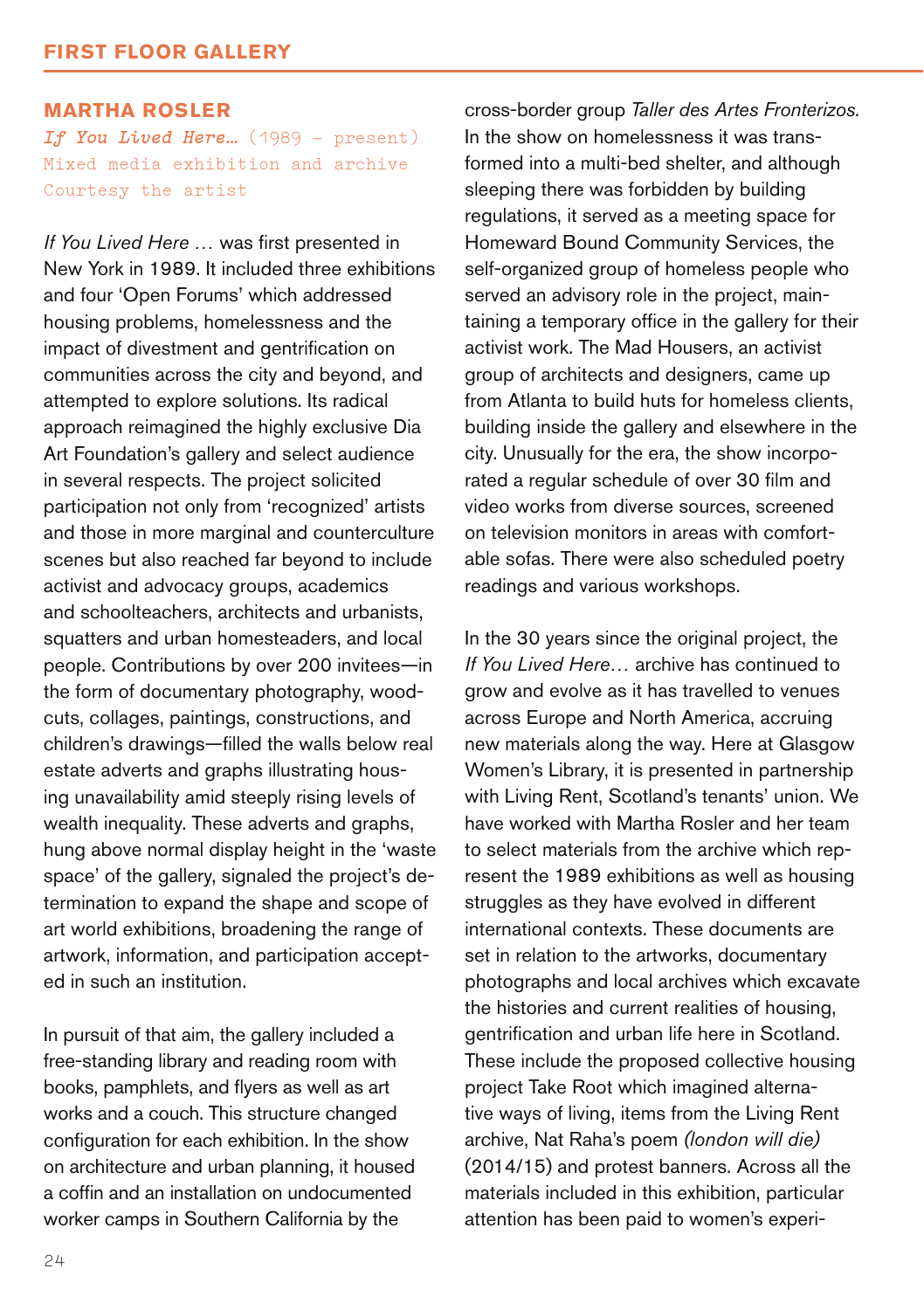ence. As the impact of the Covid-19 pandemic on housing provision takes hold, *If You Lived Here…* offers a timely way to connect with and learn from past struggles.

# **JOEY SIMONS AND KEIRA MCLEAN** *Glasgow Housing Struggle Timeline* (2021). Mixed media

The *Glasgow Housing Struggle Timeline*  weaves together three narratives of housing change in the city to recover hidden histories of women-led tenant organising, challenge the inevitability of contemporary housing inequality, and imagine new futures rooted in a long tradition of resistance.

Drawing on the aesthetics of the original *If You Lived Here…* exhibitions and the Blueprint for Counter-Education, a series of key 'episodes' of housing struggle are presented through archival documents, leaflets, reports, texts, songs, poems, photos and film stills. Beginning with the rent strikes of 1915 in Glasgow, the timeline takes in post-war squatting movements, the Merrylee council housing campaign of 1951, anti-dampness organising in the Gorbals and Easterhouse in the 1970s, the Anti-Poll Tax Unions, and the current organising of Living Rent. Connections are drawn across time and place, as the tactics, demands, and visions of tenants' movements respond to the pressures of slum clearance, the modernist housing revolution, class restructuring, and political victories and defeats.

This history of popular struggle is set against official narratives of housing change. The promises, failures, and betrayals of the city's planners, politicians, and developers are critically examined through the Glasgow Corporation documentaries of the 1940s and 1950s, the PR campaigns of Glasgow's Miles Better

and the City of Culture, together with today's 'transformational regeneration'.

In response to these materials, GWL volunteers and Living Rent members have created their own personal timelines in a participative workshop, reflecting on their own narratives of housing change, and the forces that have shaped individual experiences of eviction, homelessness, ownership and resistance.

Visitors are invited to add their own material to this display: for details on how, please visit lifesupport.wp.st-andrews.ac.uk/participate/

# **SHONA MACNAUGHTON**

*Progressive* (2017)

Performance documentation including photography, audio recording and script booklet. Photography by Matthew Williams. Courtesy of the artist, photographer and the Contemporary Art Research Collection, The University of Edinburgh

Shona Macnaughton's performance *Progressive* took place in Dennistoun in the wake of the state-led regeneration project spurred by the 2014 Commonwealth Games. It began in a building occupied by Market Gallery on Duke Street where the contents of a government-issued 'baby box' were laid out across the floor. As the artist packed up the items, she began to speak to the audience before leading them out through the post-industrial landscape of the East End to Graham Square. Framed by the gates of what was once the agricultural market and labour exchange on one side and a block of new flats owned by Molendinar Park Housing Association on the other, she stood on top of the box and addressed the onlookers. You can hear a recording of her script as part of the exhibition. Though her talk took on the tone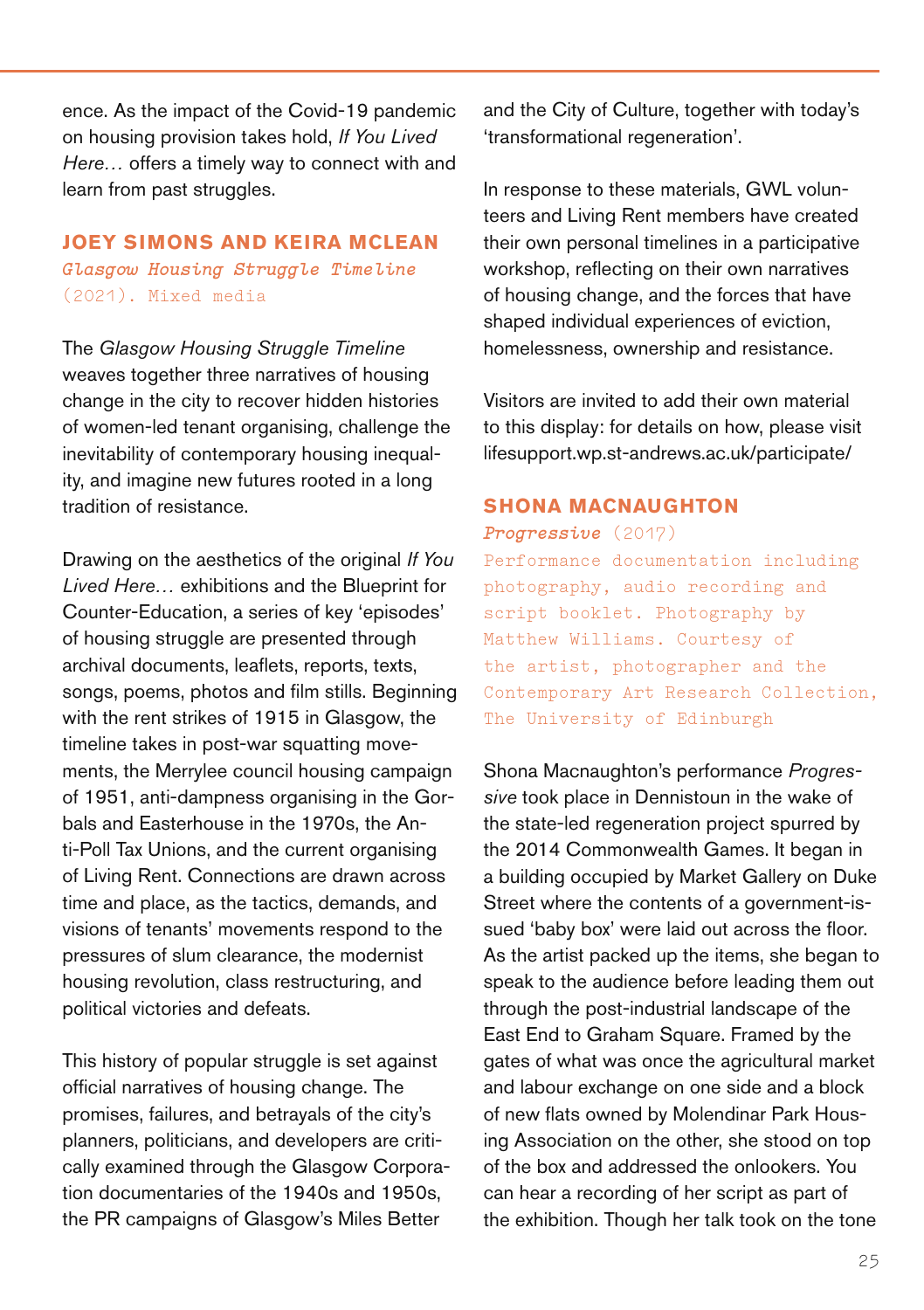of a rally, its content was made up of excerpts taken from official materials associated with the area's ongoing regeneration project but applied to her own pregnant body: "Change is a familiar theme for me" she began, before asserting the aim to "bring new blood", "Make me easier and safer" and to "mix old and new, but keep. My. Character".

Women are often seen as both the drivers and victims of gentrification. But unlike hothouse cities like New York and London, where this accelerated process has seen people and businesses rapidly moved out to make way for the wealthier middle classes, the experience of regeneration in Glasgow's East End is slower and takes on different forms. In *Progressive,* 'regeneration' is understood both in the biological sense (the regrowth of tissue or limbs), and as the attempted transformation of both urban space and local inhabitants. Presenting herself simultaneously as an artist, a mother and a brownfield site, Macnaughton plays with the notion of 'potential' that often features in discussions of creativity, pregnancy and urban development.

# **FRANKI RAFFLES**

Photographs from the late 1980s and 1990s, including: *To Let You Understand…* (1987–88), *Lothian Health Campaign* (1993) and *Zero Tolerance* (1991-2). Curated by Rachel Boyd and Weitian Liu. Courtesy University of St Andrews Photographic Collection, and the Estate of Franki Raffles

Between 1987 and 1988, Franki Raffles visited social housing estates across Scotland and produced a body of photographs about housing. Reaching beyond the binary of interior and exterior, Raffles pays special attention to liminal space: bus shelters, corridors, doorways, playgrounds, and parks, concentrating on communal areas that mark points

of encounter among tenants. The unification of tenants in housing schemes also took the form of mutual aid-based and small-scale organising, which Raffles photographed in an empathetic manner.

At the same time, Raffles was photographing women workers for the project *To Let You Understand...* produced in collaboration with the Edinburgh District Council Women's Committee. In the exhibition and pamphlet that followed, she combined her photographs with quotes from the women photographed and statistics designed to inform audiences about women's working lives. The project included documentation of protests against the Poll Tax, and showed how labour and care were inextricably intertwined for many women workers. Between 1992 and 1993, Raffles founded the Zero Tolerance campaign against domestic abuse, creating images which identified gender-based violence as a product of patriarchy, and directly challenged victim-blaming. Appearing elsewhere in the *Life Support* exhibition, themes of care and support also converge in her photographs of NHS workers in Lothian, distributed to raise awareness about health, safety, and wellbeing among staff across the Lothian Health Board.

Conversation was at the forefront of Raffles' approach. Furthermore, her photographs can be configured as discursive objects in and of themselves. Embedded in print media, billboards and related ephemera, the inclusion of Raffles' photographs signified the greater visibility of marginalised groups, often women and children, by virtue of their direct intervention in public space. As part of our presentation of *If You Lived Here…* for *Life Support,* we have selected images from across different bodies of Raffles' work that resonate with histories of housing struggles in Scotland, showing how a concern with housing and home occurs across different strands of her photography.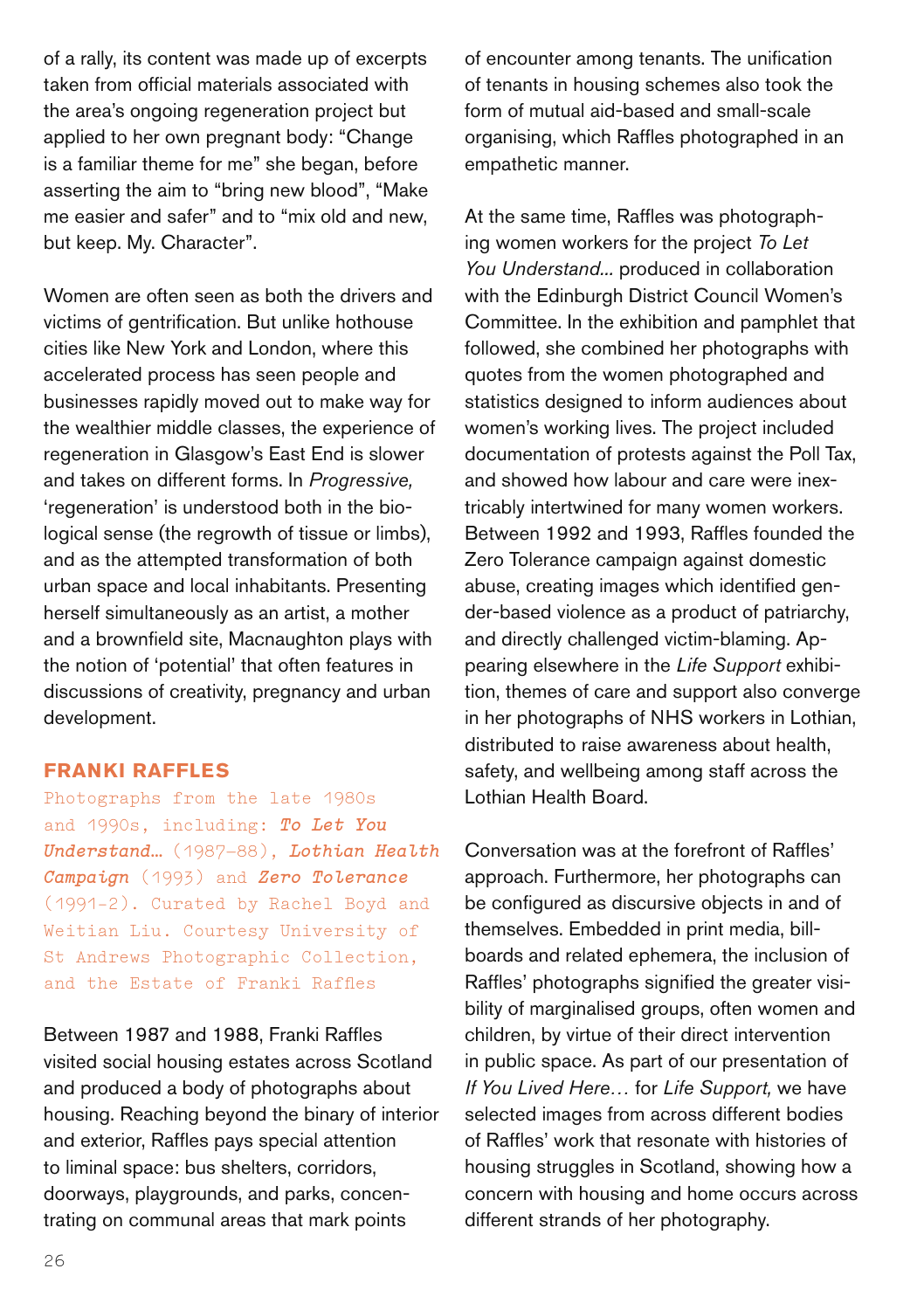# *Museum City* (1989) 8:06 min Slideshow. Courtesy Janet Koenig

In the near future, the MUSEUM-CORP has taken over all aspects of city life. There is no longer any pretense of separation between high art and consumer culture. *Museum City*  was inspired by director Janet Koenig's observation that museum expansion in New York City during the Reagan years coincided with the increasing concentration of wealth and the surge in homelessness.

# *Don't Move, Fight Back* (1985) 29:37 min. Courtesy Matt O'Neal and Elena Garcia

This video explores the different communities of New York City's fashionable Upper West Side, from the rich and the wealthy, to the tenants and activists fighting and organising for affordable and decent housing, taking on the landlords, investors and city policies that threaten their homes.

# *Whose Town is it Anyway? Part 1 Easterhouse: People and Power* (1984) 30:00 min. Courtesy Tony Freeth and Concord Media

One of a series of eight programmes focussing on the economic and political crises which faced towns and cities across the UK in the early 1980s. Part 1 is a portrait of Easterhouse. It conveys the pervasive sense of anger within the community at the failure of the authorities to get to grips with the housing and employment needs of the area and shows how residents struggled to make their voices heard.

*Home and Dry* (1987) 8.00 min. Leeds Animation Workshop. Made with financial assistance from the GLC for the Board and Lodging Information Programme. Courtesy Leeds Animation Workshop

Four women discuss their housing situations. None of them would describe themselves as homeless – after all, they've never slept out on the street. However, as they listen to each other's stories, they begin to understand that homelessness is something they've all experienced. The film analyses the inadequacies of housing policies in the UK and examines the political thinking that lies behind them.

# *Life in the G: Gowanus Gentrified* (1988) 14:31 min. Courtesy Educational Video Center (EVC), Joan Jubela, Hector Sánchez and Steven Goodman Hector Sánchez, a Brooklyn teenager, revisits

Gowanus Houses, the public housing project where he grew up. He interviews his mother and others about the way life used to be, before gentrification began to render the New York neighbourhood too expensive for lowincome families. Along the way, he analyses how ethnic and income groups cluster in an apparently diverse area.

# *Seattle: Hidden Histories* (1991–95) 13:00 min. Courtesy Martha Rosler

The city of Seattle was named after a prominent chief of the Duwamish, who were dispossessed of their land by settler-colonialists. In 1991, Rosler conducted video interviews with Native American residents of Seattle, on questions of history and heritage. She subsequently produced one-minute Public Service Announcements, or PSAs, edited in a style familiar from wedding videos. They feature contributions from among others Vi Hilbert, a Lushootseed linguist, and Roger Fernandes, Alcohol and Drug Prevention Coordinator at the Seattle Indian Health Board. At the time of the video's making, Seattle was one of America's fastest-growing cities: the subsequent tech boom has only sharpened the issues of housing and homelessness in the city.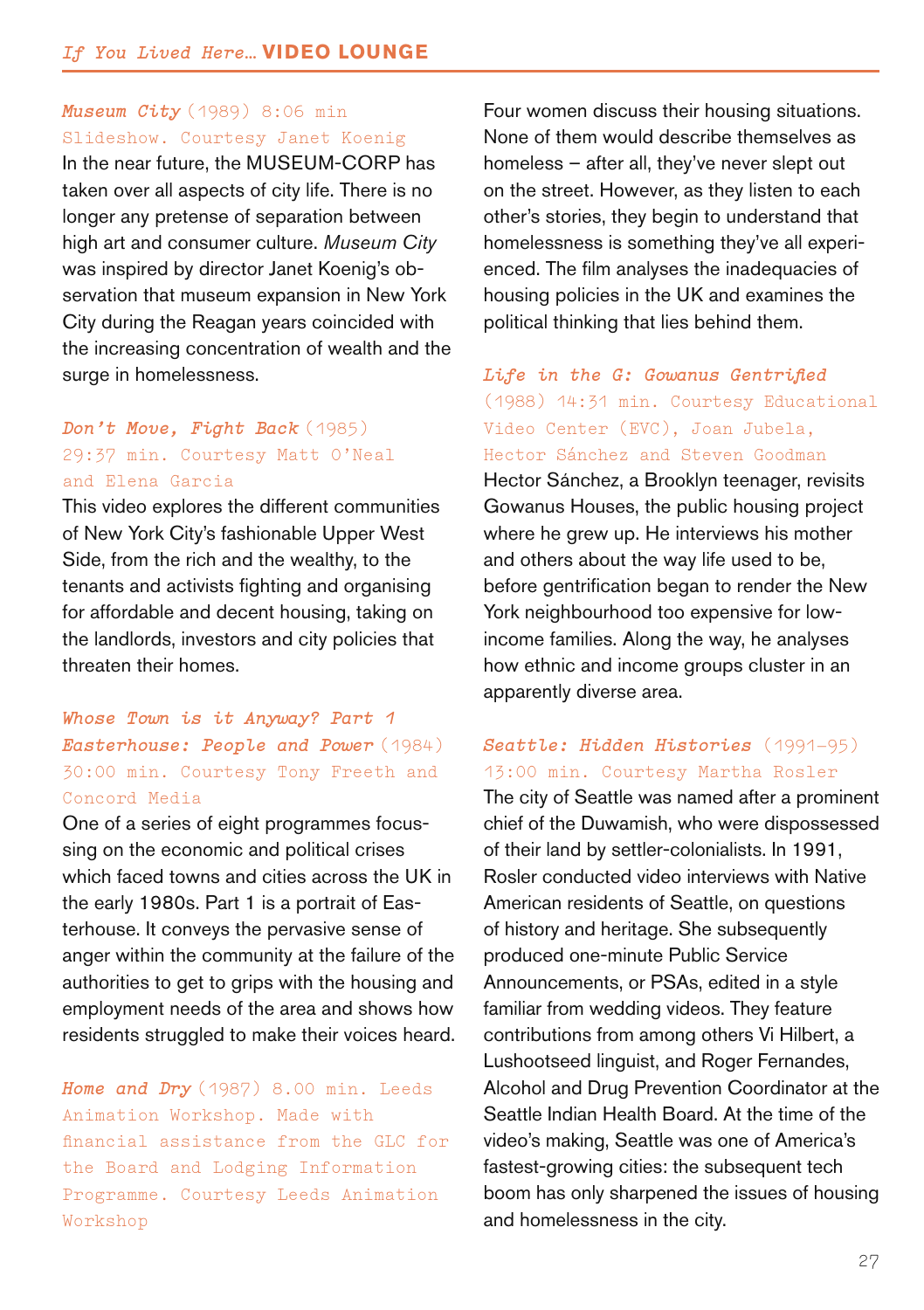# *The House that Jill Built* (1998) 14:21 min. Produced by Magda Ang, Karen Dickson and Helen Archer with Video Information Project. Courtesy Glasgow Women's Library

Made in 1998, the film documents the story of Take Root, a women's self-build group in nineties Glasgow. Here, members Adele Patrick and Sue John speak about the process and challenges faced in the project, as well as the anticipated relief on moving in day. The story after the film was made was a complex one involving misogynistic press coverage, withdrawal of support for self-building by Scottish Homes and group membership waning due to the urgency of needing adequate housing. The houses were built but with major compromises, chiefly that the houses could not be self built and by which time Adele and Sue were the only remaining Take Root members. The archive of the project is now held at GWL.

# *Chinatown Tenant Stories: The Comforts of Home* (2015) 6:09 min A project of the Asian American Oral History Collective, in collaboration with Chinatown Tenants Union of CAAAV Organizing Asian Communities. Courtesy ManSee Kong

Ten years after Mr. Wong sought the help of the Chinatown Tenants Union, he recounts the number of times he and his fellow tenants fought evictions and advocated for their rights. After being evicted from their SRO singleroom occupancy building in Chinatown, New York City and moved to another SRO far away on the Upper West Side, Mr. Wong and his fellow residents are finally able to return home.

# *Minutes* (2019) 12:30 min. Courtesy Winnie Herbstein

*Minutes* (2019) draws on material from the archive of Take Root in the GWL. Working closely with minutes taken from the group's meetings, moments were developed into scenarios and restaged by members of Slaghammers, a feminist welding group based at Glasgow Autonomous Space.

# *This is an Address* (2020) 18:00 min Courtesy Sasha Wortzel and Field of Vision

*This is an Address* is structured by a 1995 interview with Sylvia Rivera, the Stonewall veteran and Puerto Rican Gay and Trans Liberation and HIV/AIDS activist. To the background of the demolition of an NYC municipal waste incinerator, Sylvia discusses her home - a homeless encampment at The Piers of River Hudson. She speaks about the social cleansing of homeless and poor LGBTQ people, especially people with AIDS, as part of gentrification and in the name of the 'Quality of Life' Campaign, and her political refusal of comfort while such struggles continue.

# **COMMUNITY ROOM**

For her contribution to the *Life Support* project, artist Olivia Plender has been invited to respond to GWL's building, programmes and archival holdings. Her residency-based commission begins with her intervention into GWL's Community Room which she has reimagined and domesticated through the introduction of new lighting, carpets and soft furnishings, as well as a carefully selected 'Lavender Menace' wall and ceiling colour. The design of posters mounted on the walls and a large-scale curtain hung across the room draws from her discoveries in the GWL archives. Plender's work in the space will continue throughout the exhibition and beyond when it will be used to instigate the production of a new workbook as she describes in the following interview.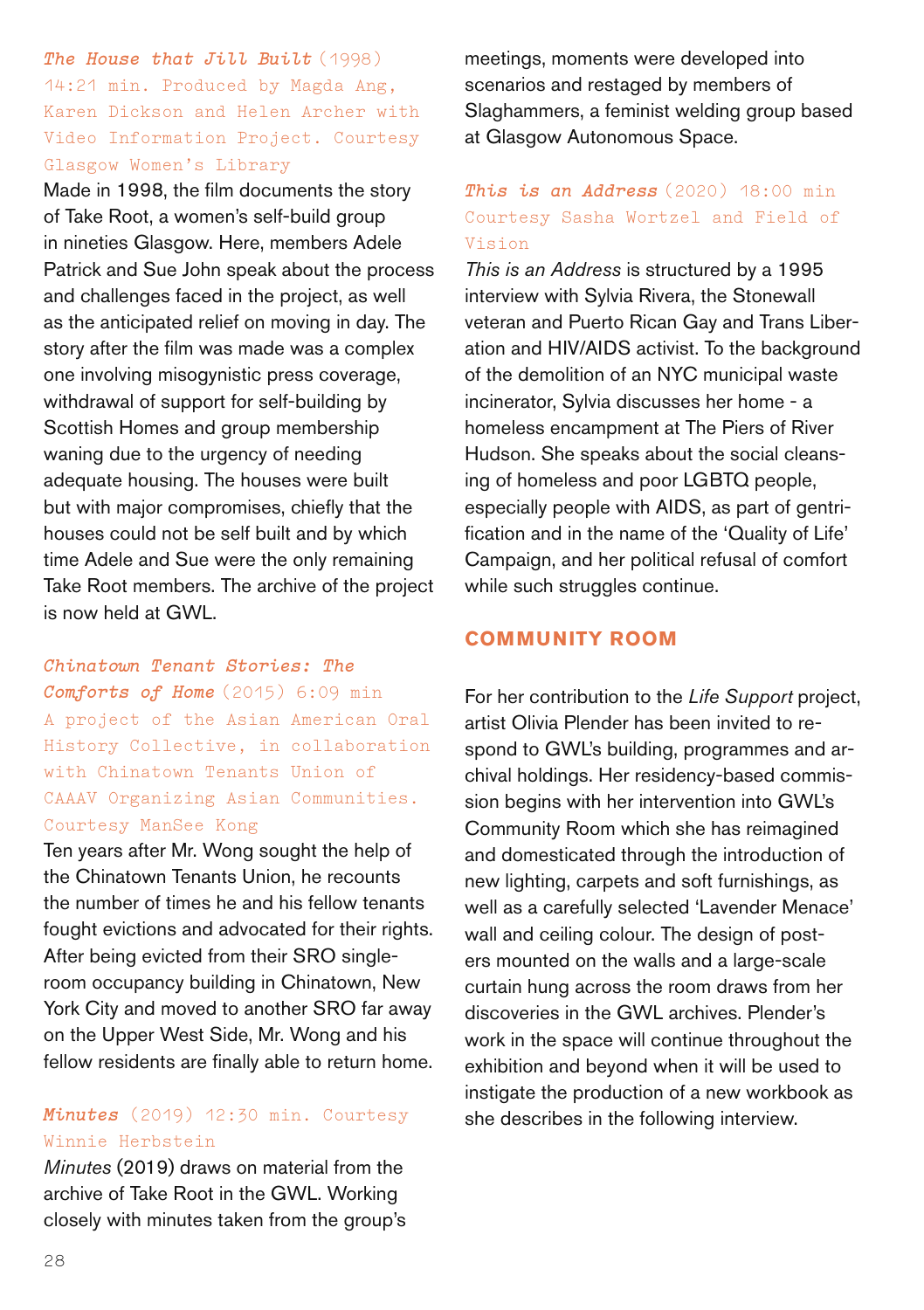#### *Conversation with* **OLIVIA PLENDER** *June 2021*

#### *Tell us about your plans for Life Support; what form will your contributions take?*

There are two different parts to my project. Initially, I've been invited to transform Glasgow Women's Library's Community Room, a space on the first floor that's already used for different kinds of workshops, community group meetings and education projects. My aim is to make it a space that people feel more comfortable using and that also reflects the values of GWL.

When I've worked with other organisations and groups in the past, mainly in London, such as Crossroads Women's Centre and Sylvia's Corner, which is run by a group of housing activists called Focus E15, I realised that many of the people who use these kinds of spaces often have physical or mental health issues. These can be caused by circumstances like bad housing or overwhelming care burdens, but I also noticed the frequency of chronic health problems amongst women that are not being taken seriously by the medical establishment. I became interested in how these women's spaces and centres work to accommodate various needs and, in doing so, what kinds of social experiences they create. By approaching time differently to the norm, for example, understanding that people's circumstances may mean that they arrive late to a meeting or have to leave early, and by attention to small things like providing enough places to sit down, they ensure that different bodies – not just able bodies – can access and use their resources.

My focus in the Community Room is on making it more welcoming and accommodating. There will also be different elements in the space that relate to material that I have pulled out of the GWL archive, about women's health inequality and women's health activism. These include some brilliant, funny, angry zines produced by women's health and disability activist groups, both in the 1970s and more recently. Other components will draw from my research into the histories of the book *Our Bodies, Ourselves* which was first published in the US by the Boston Women's Health Collective in 1970. It then went on to be revised, republished and repurposed around the world, adapted to different contexts by local feminist organisations and women's health groups.

The second part of my project is a workbook which will be developed during and after the *Life Support* exhibition. I plan to work with groups in Glasgow, using the new Community Room as a kind of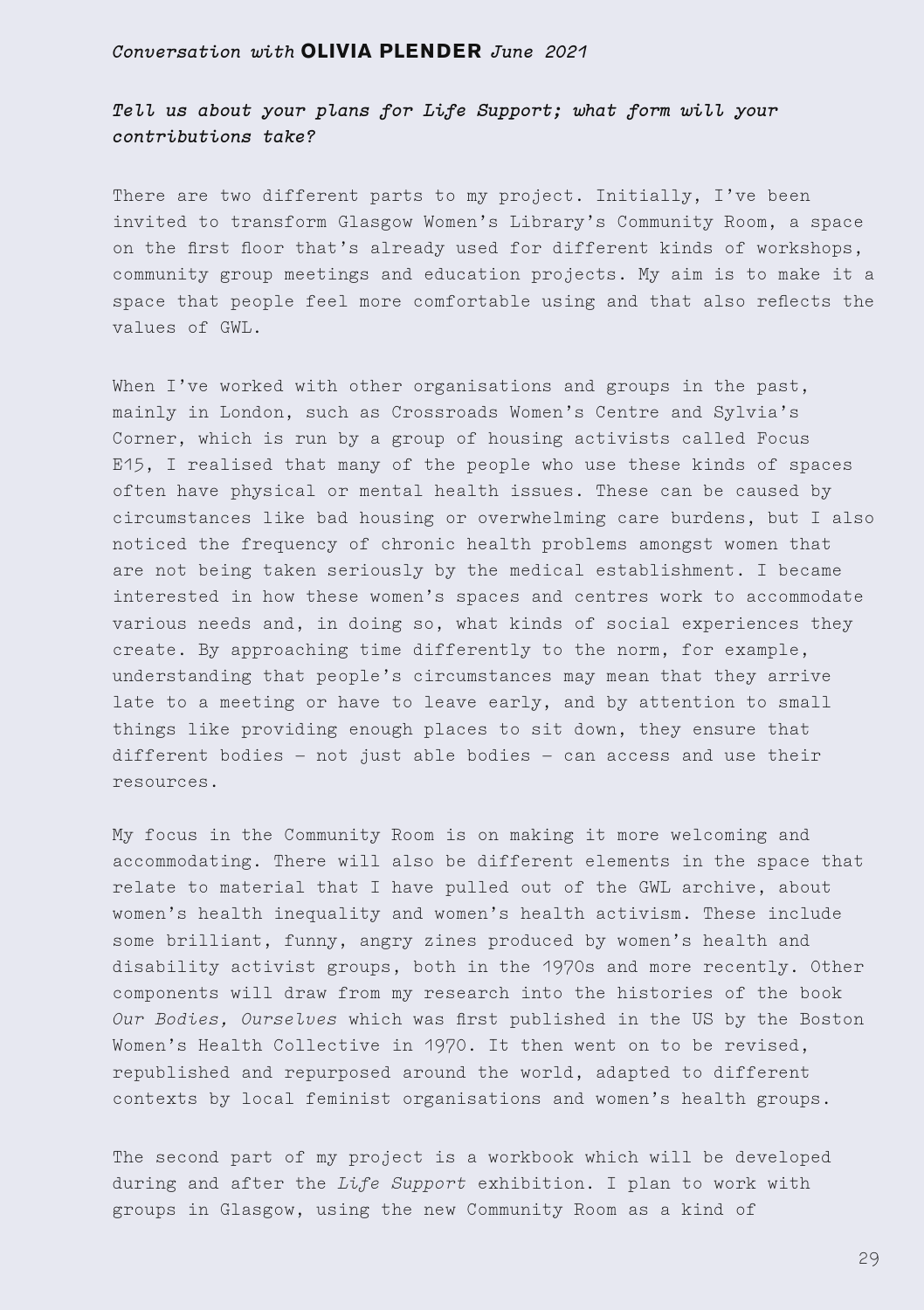'conversation piece' to provoke discussion. Together I hope we can reflect on the practices of care that go on in spaces like GWL – the sophisticated methods around group dynamics and support which are so often mistakenly thought of as being 'natural' and instinctual to women, but are actually complex techniques that we learn. I would call these feminist pedagogies, although that isn't necessarily how people would refer to such practices on a day-to-day basis. It's about the ways that people learn from each other, spend time together and develop forms of mutual education. The idea of the workbook is to name some of these practices and make them visible.

# *Your plans connect to your previous investigations into women's experience, collectives, and the histories of feminist struggle. How will your work with the Life Support project contribute to this research and take it in new directions?*

This is all part of a much longer-term research project for me around health. One of the reasons for my interest in this topic is that I have a chronic health problem which started eight years ago after a virus which left me with all sorts of problems, the most dramatic of which was the loss of my voice. I had to do voice therapy to learn to speak again. I also ended up with chronic fatigue and irritable bowel syndrome. These are quite difficult things to talk about because they're so personal, but this is why, when I started working with spaces like women's centres, I was struck by how different they are to the organisations that I am used to. When you're working with mainstream institutions there's a pressure to hide any illness or disability because you're trying to present yourself as a productive body who can keep going, no matter what. There's a pressure to conform in case you lose work. I was quite late to discover crip theory and critical disability studies, but I have found concepts like crip time – which is a kind of queering of how time works and a way to get away from the capitalist approach to productive time – very useful. When I started reading about that idea and others, they really seemed to describe my experience as someone with a chronic illness and to give a vocabulary to it which felt very empowering.

I had been struggling with these issues alone, so coming into women's spaces was an opportunity to be more open and to start having conversations with other people about how they manage a life with health problems, and to politicise this experience. I'm really angry about it! The kind of health issues that I have barely get researched, because it's usually women who have them. When you go to the doctor, your symptoms are often dismissed as being all in your head, so you're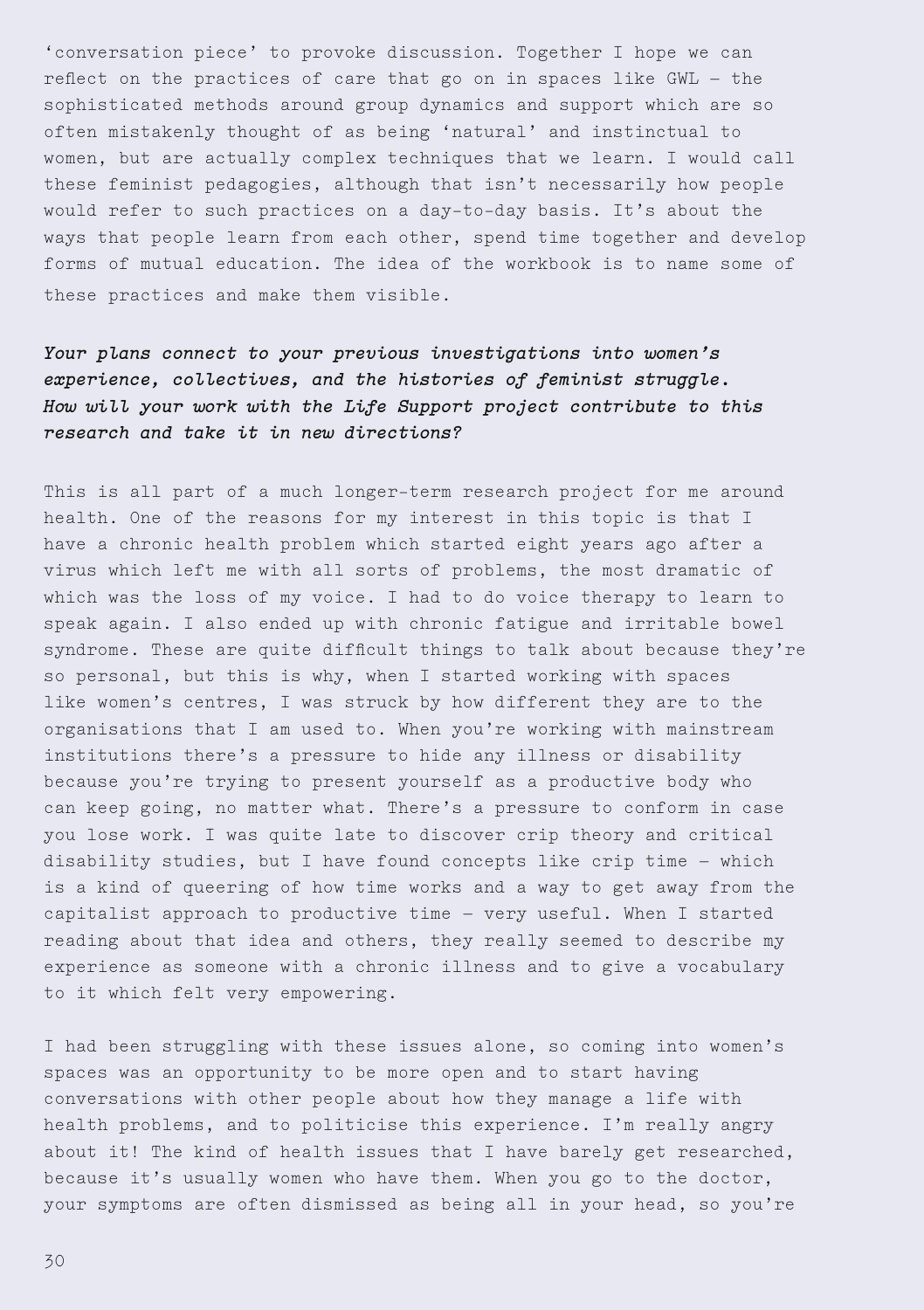left without any support. Of course, these issues impact marginalised groups the hardest, for example, if you're a woman of colour then it's even more difficult to get your pain taken seriously and trans people do not generally have happy encounters with the medical establishment.

Talking to others about their chronic health problems is a way to develop a set of tools for dealing with these situations and to articulate what we need and make demands. There's a lot of work to be done politically, to put pressure on the medical establishment to take women's experiences with their own health seriously. The zines I've found at GWL really speak to this practice of making demands and taking up space. A lot of it is about effecting shifts in the power dynamics, in relationships associated with healthcare.

# *Can you tell us about the role that archives play in your practice? What kinds of things are you looking for at GWL and what can we learn from this material in the present day?*

My interest in history is always about trying to understand the present and the contemporary world. As we move through daily life, there is the sense that everything – structures, institutions and the ways that we live – are just normal. But, of course, there's a set of historical reasons which have led us to this point and if we can understand those processes then our circumstances seem less 'natural'. We can start to understand that there have been alternative ways of doing things in the past and things could have been different, could be different.

Archives are full of amazing resources. I'm interested in the practical knowledge that they contain. How did people organise campaigns? What vocabulary did they use to describe their situations? How did they set up new institutions? There is a wealth of material available which means that we can learn from different social movements rather than perpetually reinventing the wheel.

Glasgow Women's Library itself is a very special case, it has so many different functions and resources. I've always been interested in the role that art and culture can play within political movements and at GWL you see that happening on an everyday level. It's an everyday politics that's being practiced here, which has always been very much part of feminism.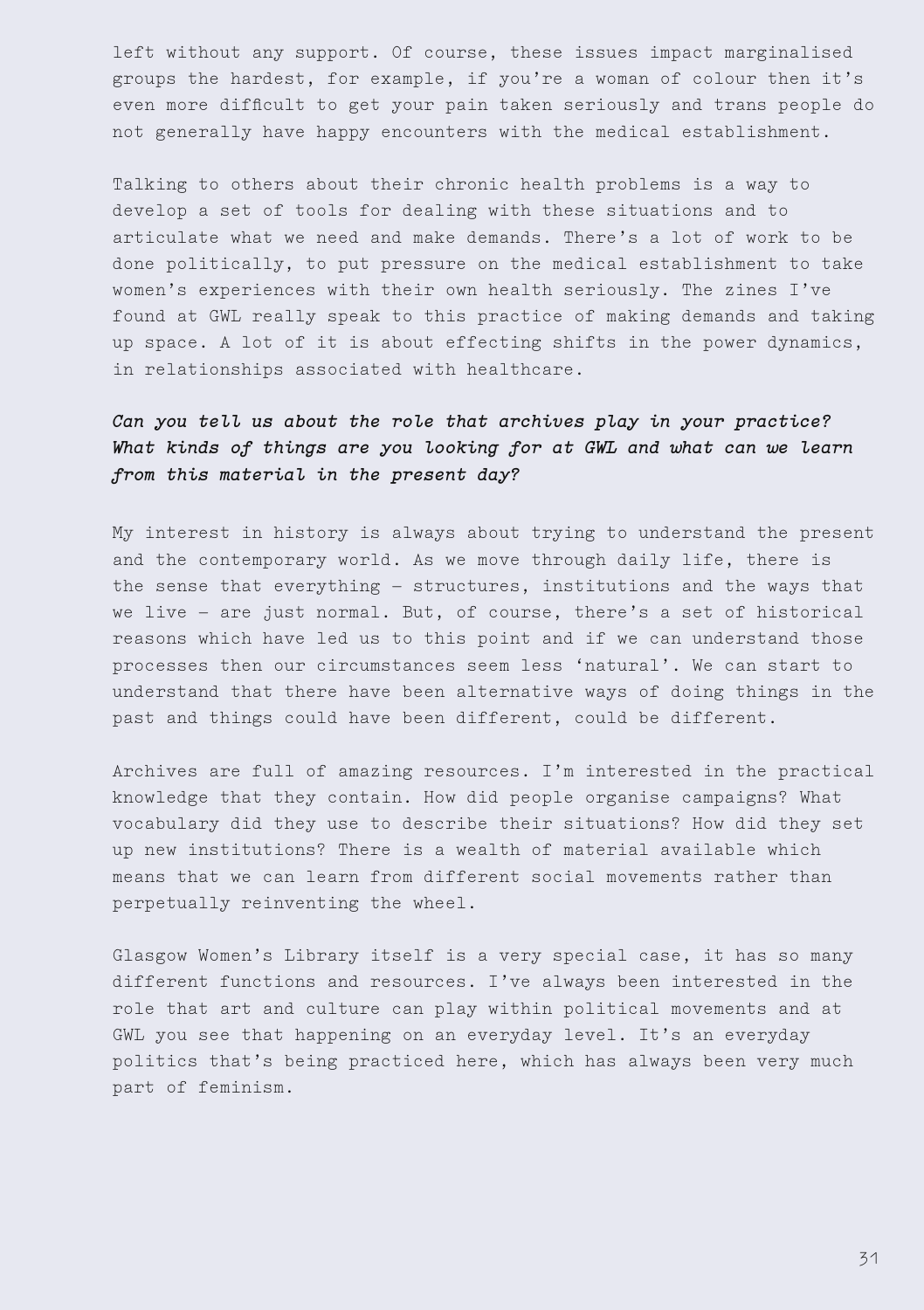# **KATE DAVIS**

Victoria Horne, 'Kate Davis: Re-Visioning Art History after Modernism and Postmodernism.' *Feminist Review,* 110 (2015): 34-54.

Esther Leslie and Melanie Jackson, 'Milk's Arrays.' *Studies in the Maternal* 10, no. 1 (2018): 1-24.

# **GREER LANKTON**

One from the Vaults Podcast, 'It's About Me Not You' – Greer Lankton (#31), August 2019. https://soundcloud.com/onefromthevaultspodcast/oftv-31-its-about-me-not-you.

Lia Gangitano, 'Interviews: Greer Lankton – Lia Gangitano discusses the first New York Retrospective of Greer Lankton.' *Artforum*, 31 October 2014. https://www.artforum.com/interviews/lia-gangitano-discusses-the-first-new-york-retrospectiveof-greer-lankton-48864.

## **SHONA MACNAUGHTON**

Rosalyn Deutsche and Cara Gendel Ryan, 'The Fine Art of Gentrification.' *October* 31 (1984): 91–111.

Josephine Berry Slater and Anthony Iles, 'No Room to Move: Radical Art and the Regenerate City.' *Mute*, 2009. https://www.metamute.org/editorial/articles/no-room-to-move-radical-artand-regenerate-city.

# **OLIVIA PLENDER**

Kathy Davis, *The Making of Our Bodies, Ourselves: How Feminism Travels across Borders.* Durham: Duke University Press, 2007.

Alison Kafer, *Feminist, Queer, Crip.* Bloomington, Indiana: Indiana University Press, 2013.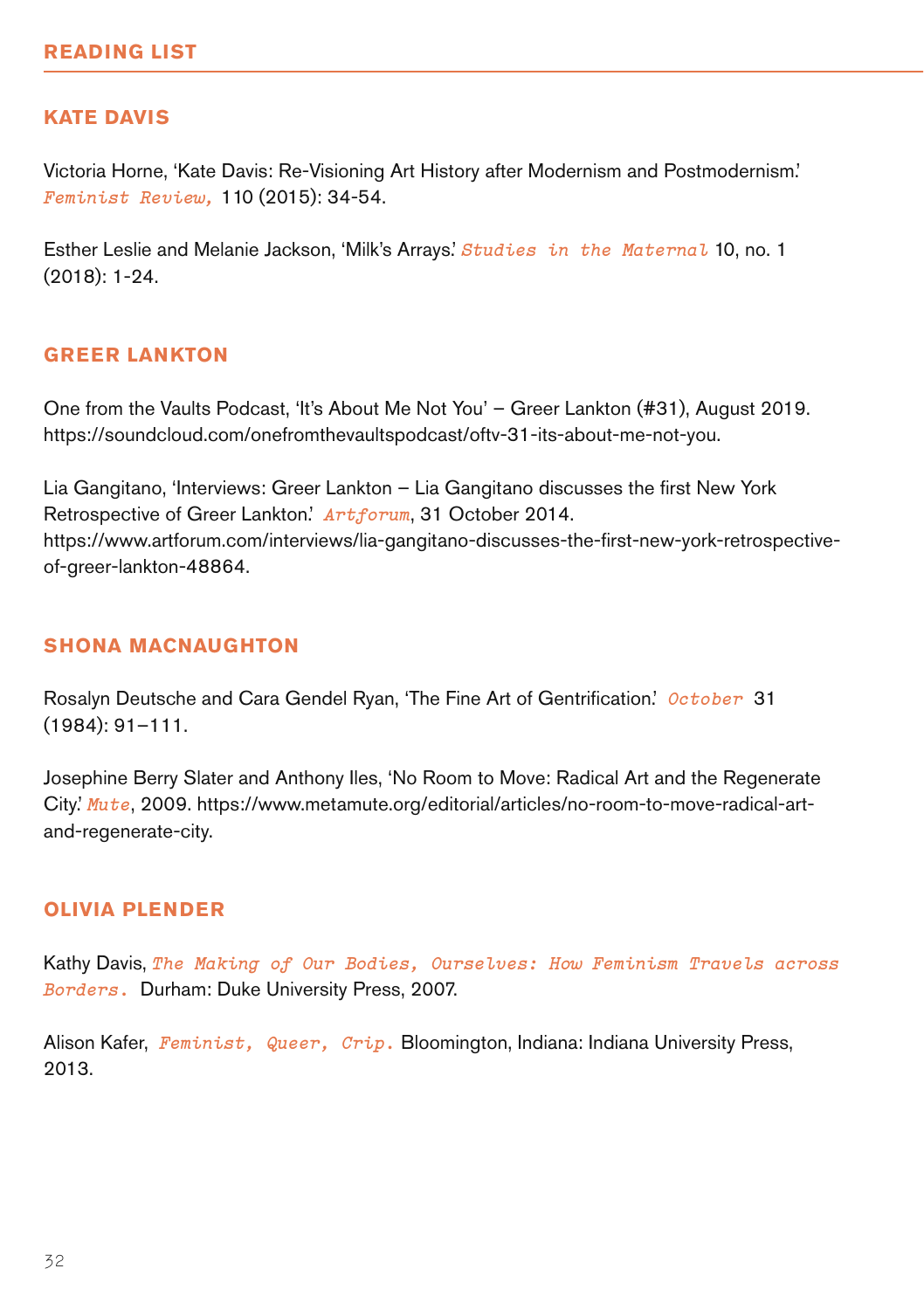### **FRANKI RAFFLES**

Sarah Browne, *The Women's Liberation Movement in Scotland.* Manchester: Manchester University Press, 2014. Especially Chapter Five, 'Building a Network'.

Weitian Liu, 'Franki Raffles: Photography as a Social Practice.' *Photomonitor*, March 2021: https://photomonitor.co.uk/essay/franki-raffles-photography-as-a-social-practice/

### **MARTHA ROSLER**

Kirsten Lloyd, 'If You Lived Here… : A Case Study on Social Reproduction in Feminist Art History.' In *Feminism and Art History Now,* edited by Victoria Horne and Lara Perry, 283–201. London: I.B. Tauris, 2017.

Brian Wallis, ed., *If You Lived Here: The City in Art, Theory, and Social Activism.* New York: New Press, 1991.

# **VERONICA RYAN**

Gaston Bachelard, *The Poetics of Space.* Translated by Maria Jolas. Boston, MA: Beacon Press, 1994 [1958].

Jamaica Kincaid, *At the Bottom of the River.* New York: Farrar, Straus and Giroux, 1983.

#### **ALBERTA WHITTLE**

Saidiya Hartman, *Wayward Lives, Beautiful Experiments: Intimate Histories of Riotous Black Girls, Troublesome Women and Queer Radicals.* New York: W. W. Norton, 2019.

Christina Sharpe, *In the Wake: On Blackness and Being.* Durham, NC: Duke University Press, 2016.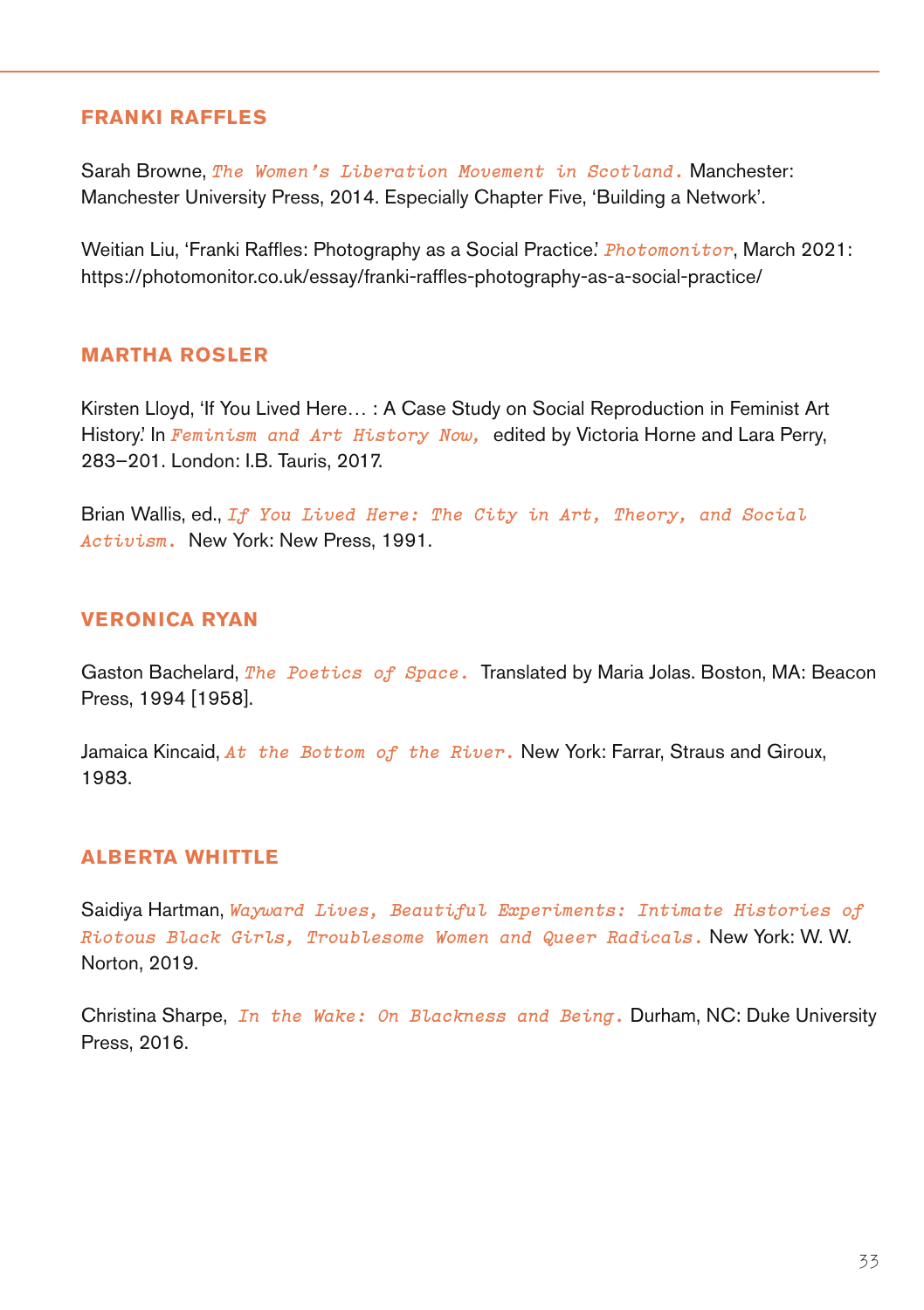# **EVENTS PROGRAMME**

*All events are free and online. For full details and booking information please see the Glasgow Women's Library website and the Life Support project website.* 

## **STORY CAFÉ**

Thursday 19 August, 1pm - 2.30pm

Join us for a Story Café that explores texts by writers including Saidiya Hartman and Cathy McCormack about housing and the concept of 'home' from approaches that span the activist to the poetic.

# **OPEN FORUM: HOUSING IS A FEMINIST ISSUE**

Wednesday 22 September, 2pm

Presented in partnership with Living Rent, this online workshop will feature short talks from a range of speakers including the artist Martha Rosler, followed by small group discussions and collective feedback. Together we will explore housing activism as part of feminist struggle, with a focus on creative organising and movement-building.

# **ARTISTS IN CONVERSATION**

Wednesday 6 October, 2pm – 4pm

This informal conversation between artists who have created works for the *Life Support* exhibition and members of the curatorial team will encompass themes including health and care.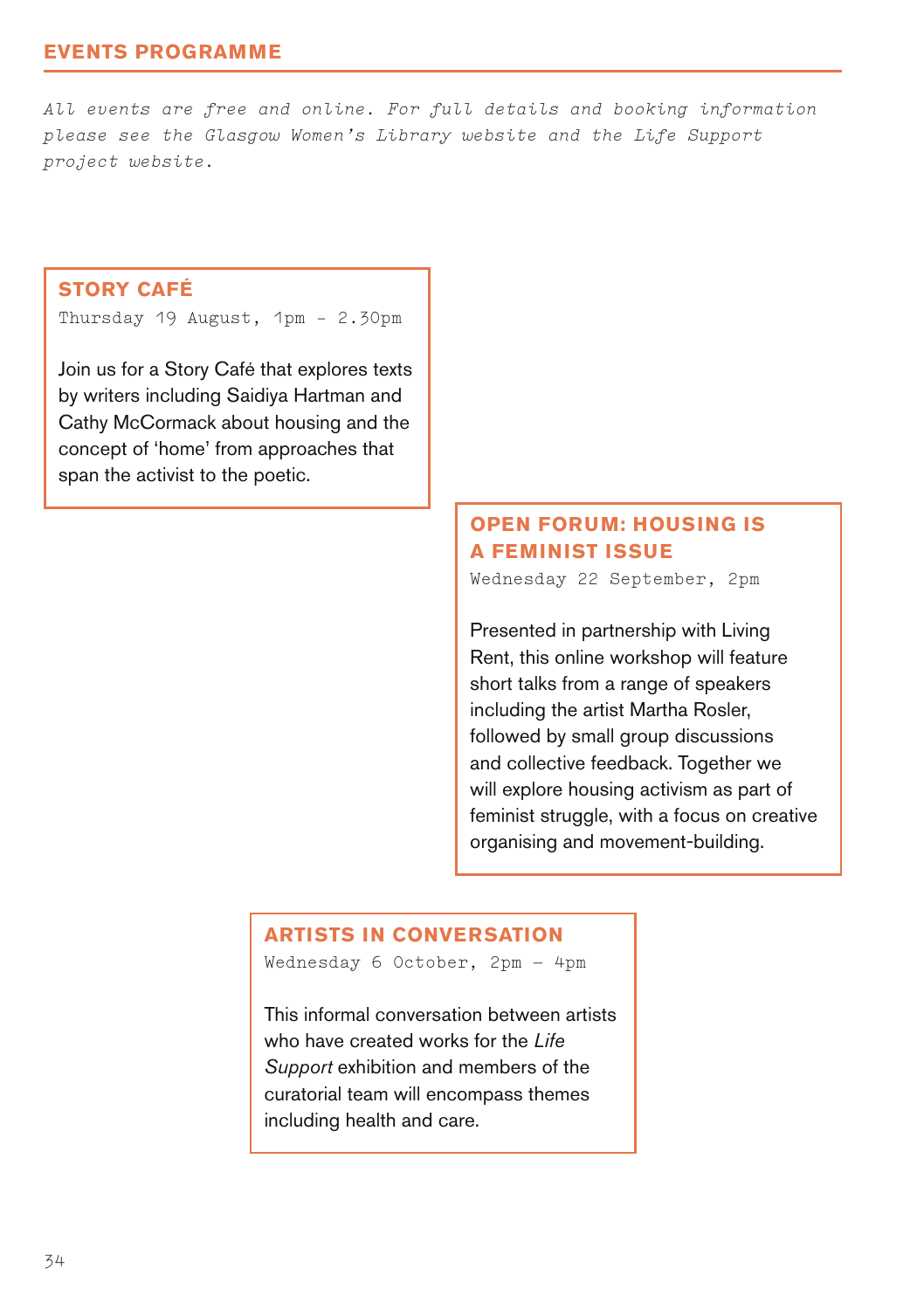# *Curated by* **CAROLINE GAUSDEN, KIRSTEN LLOYD, CATHERINE SPENCER** *and* **NAT RAHA**

What does home mean to you? Visit the *Life Support* website to find out how to add your own photos and drawings to the *If You Lived Here…* exhibition.

**lifesupport.wp.st-andrews.ac.uk**

Glasgow Women's Library 23 Landressy St **Bridgeton Glasgow** G40 1BP

**womenslibrary.org.uk**

#### **Realised with generous support from:**